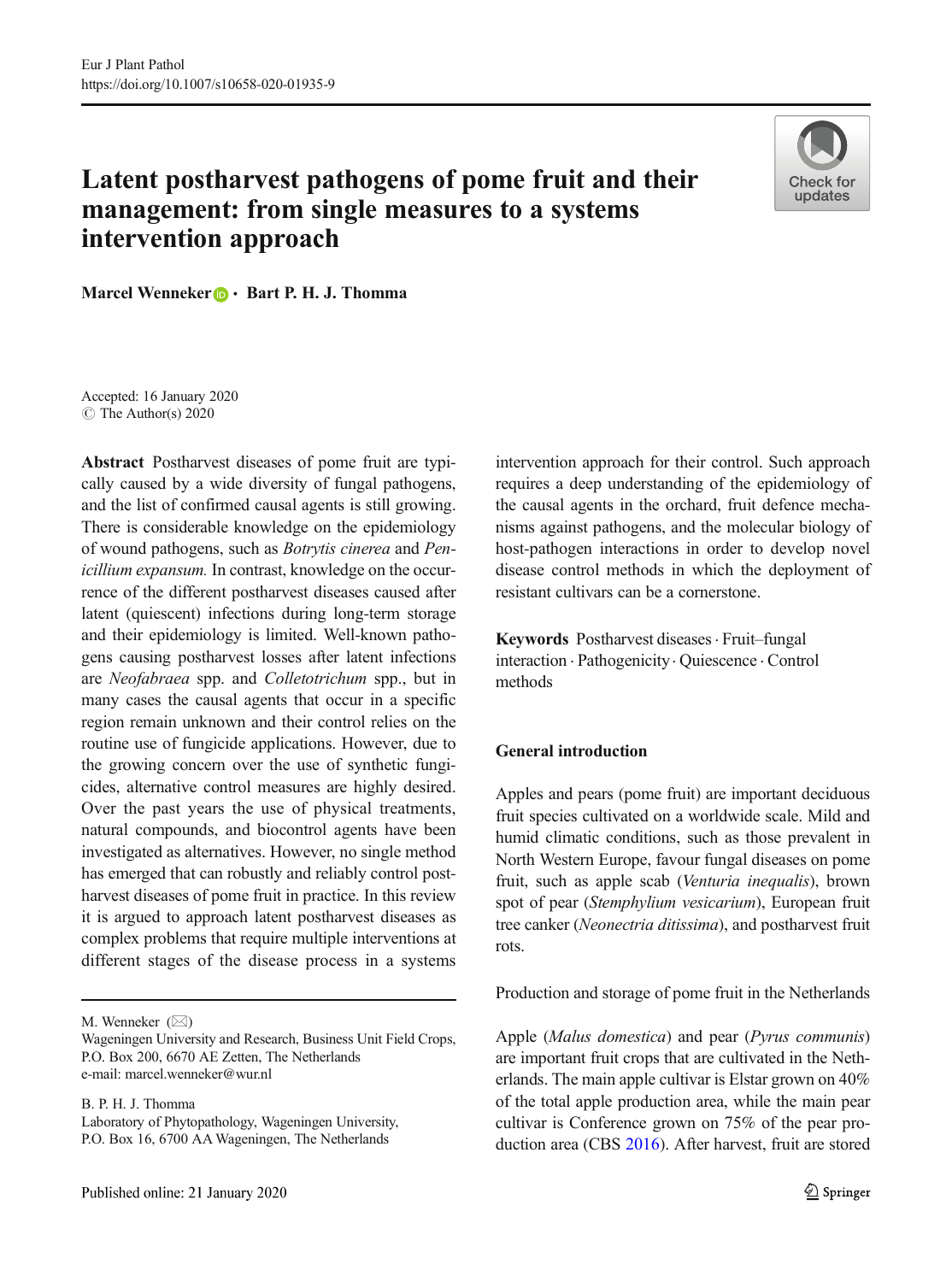for up to 11 months under specific controlled atmosphere (CA) conditions, such as ultralow oxygen (ULO) and dynamic controlled atmosphere (DCA), depending on the cultivar and volume to be marketed (Thewes et al. [2015;](#page-17-0) Van Schaik and Verschoor [2003\)](#page-17-0). However, as fruit are typically stored for extended periods of time, postharvest diseases have become a limiting factor of significant concern.

## Postharvest diseases of pome fruit

Postharvest diseases of pome fruit result in significant economic losses during storage worldwide every year. They are typically caused by a variety of fungal pathogens, although also bacterial and oomycete postharvest pathogens can occasionally occur. Despite technological advances in postharvest handling of fresh fruit, postharvest fruit losses range from 5 to 20% with upwards of 50% on susceptible cultivars (Janisiewicz and Korsten [2002;](#page-14-0) Jones and Aldwinckle [1991](#page-14-0); Jurick II et al. [2011\)](#page-14-0). For example, bull's eye rot (Neofabraea spp.) is the main disease of stored apples in Poland, causing up to 30–40% of postharvest losses on susceptible apple cultivars (Michalecka et al. [2016](#page-15-0)). Similarly, bull's eye rot and bitter rot (Colletotrichum spp.) have been reported to cause up to 30% decay during storage of organically grown apples in northern Germany (Maxin et al. [2014](#page-15-0)).

Postharvest diseases of apple and pear are caused by a range of fungal pathogens (Sutton [2014](#page-16-0)). Wounds caused by insects and birds, as well as by physical damage that is inflicted before or during harvest, are important entrance sites for pathogens such as Botrytis cinerea, Penicillium expansum and Monilinia fructigena, the causal agents of grey mould, blue mould, and brown rot, respectively (Snowdon [1990\)](#page-16-0). These pathogens typically cause rapid decay of fruit in the pre- and postharvest stage. Fungicide applications shortly before harvest and careful handling of fruits during harvest are effective measures to significantly reduce losses by these wound pathogens.

However, another group of pathogens infects developing, unwounded fruits during the growing season. After infection these pathogens remain quiescent, i.e. without causing symptoms during the growing season. In epidemiology, there is a difference between latent and quiescent infections. Briefly, a latent infection is a nonsymptomatic infection, whereas a quiescent infection is an incipient visible infection (Jarvis [1994;](#page-14-0) Verhoeff [1974](#page-17-0)). This implies the quiescence is the passage from

symptomless internal infections (i.e. a latent infection) to visible but non-expanding lesions, due for example to environmental or physiological and biochemical changes (De Silva et al. [2017](#page-12-0); Prusky et al. [2013\)](#page-16-0). In this review we use the term latent synonymously with quiescent. Thus, after several months in CA storage symptoms start to appear, when certain physiological or biochemical cues in the host are changed (Coates and Johnson [1997](#page-12-0); Lattanzio et al. [2001](#page-14-0)). Examples of fungal pathogens causing postharvest losses are Neofabraea alba (Chen et al. [2016](#page-12-0); Soto-Alvear et al. [2013](#page-16-0)), Neonectria ditissima (Weber and Dralle [2013\)](#page-17-0), the Colletotrichum acutatum species complex (Spolti et al. [2012](#page-16-0)), Cadophora malorum (Sugar and Spotts [1992](#page-16-0)), Phytophthora spp., Alternaria spp., and Fusari-um spp. (Sever et al. [2012\)](#page-16-0). Moreover, novel latent postharvest pathogens are described continuously, such as Phacidium lacerum (Wiseman et al. [2016](#page-18-0)), Sphaeropsis pyriputrescens and Phacidiopycnis washingtonensis (Kim and Xiao [2008](#page-14-0); Weber [2011;](#page-17-0) Xiao and Kim [2008\)](#page-18-0). Postharvest pathogens are able to pass or overcome the natural defence systems that operate in fruit (Alkan et al. [2015](#page-11-0)). They infect through wounds, direct penetration of intact tissue, or colonization of natural openings such as lenticels, stems, and pedicels (Prusky and Lichter [2007\)](#page-16-0). Fruit maturity has been implicated in the susceptibility of apples to particular fruit rot diseases. Brook ([1977](#page-12-0)) observed that apples did not show symptoms of bitter rot caused by C. gloeosporioides until fruit were approaching maturity. Similarly, increasing maturity in apples resulted in higher incidences of bull's eye rot caused by Neofabraea alba (Edney [1964\)](#page-13-0) and also blue mould caused by P. expansum (Vilanova et al. [2014\)](#page-17-0). The increased disease incidence towards the end of a growing season has been hypothesized to be due to changes in the availability of natural openings in response to fruit maturity (Aguilar et al. [2017\)](#page-11-0). For instance, during fruit maturation changes in mineral content but also environmental factors may affect the breakdown of lenticels (Turketti et al. [2012\)](#page-17-0). Alternatively, the increased susceptibility could be due to fruit maturation-related degradation of phenolic compounds that inhibit fungal growth during fruit maturation (Edney [1964\)](#page-13-0). Interestingly, a recent study of Everett et al. [\(2018\)](#page-13-0) has shown that the incidence of infection of 'Royal Gala' apples by C. acutatum was related to temperature rather than to maturity of the fruit. However, in this case, only late in the 'Royal Gala' cultivation season the mean daily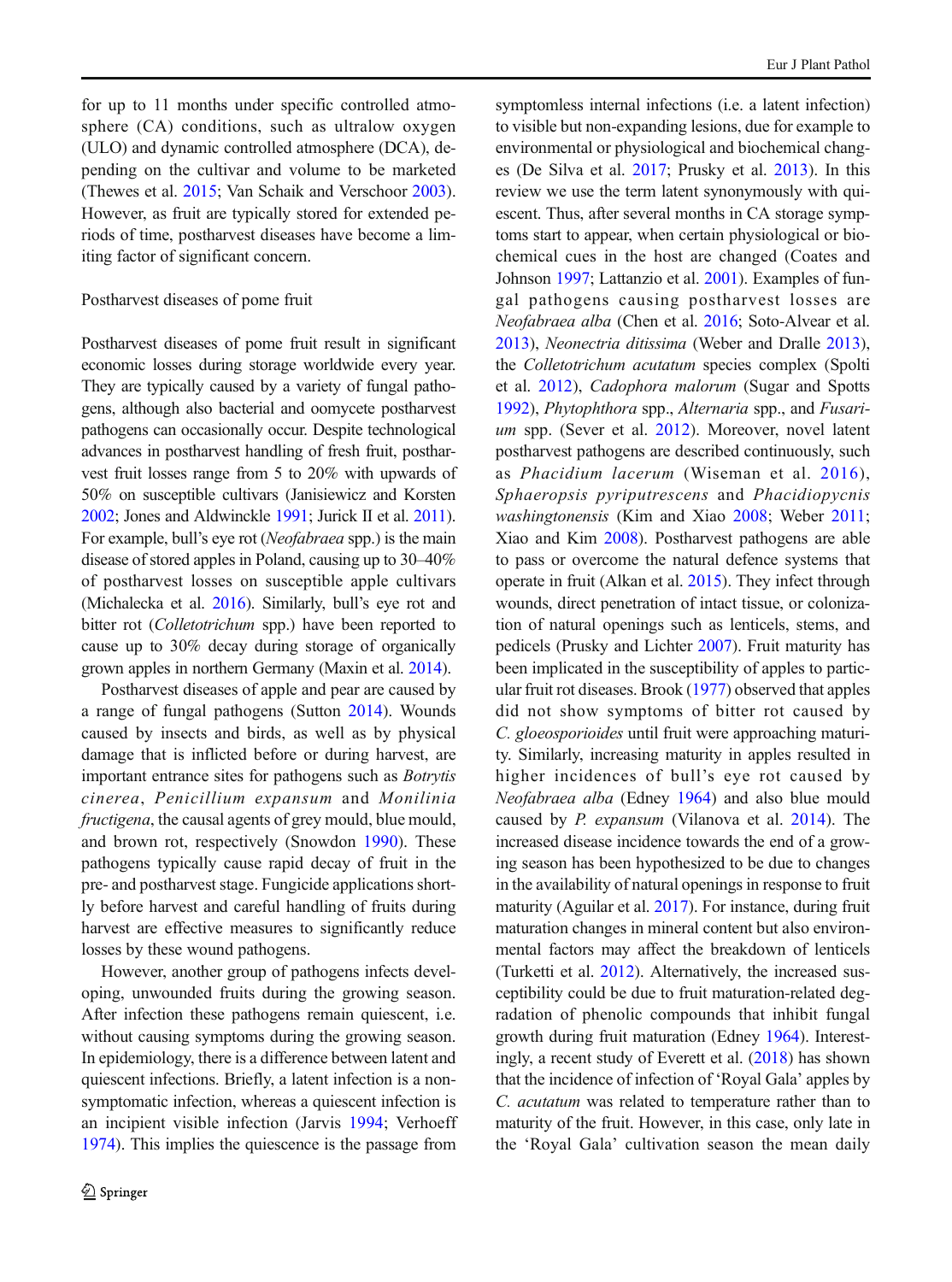temperatures exceeded 15 °C, so temperatures that are permissive for infection only occurred when fruit were more mature. Also high nitrogen (N) content in fruit has been implicated in the incidence of bull's eye rot, blue mould and brown rot on apple fruit (Lysiak [2013](#page-15-0); Sharples [1985\)](#page-16-0), potentially due to weaker cell walls and thus greater sensitivity to fungal pectolytic enzymes (Bateman and Basham [1976](#page-11-0)).

Because of their complicated biology, which involves an enigmatic switch from a quiescent to a symptomatic stage, latent postharvest pathogens are poorly understood and their control is challenging. In this review we focus on latent postharvest pathogens that are responsible for late postharvest losses of pome fruit and discuss how these pathogens can be controlled.

### Specific latent postharvest pathogens

As stated, a growing list of fungi is reported to be associated with latent postharvest fruit rots of pome fruit. In order to develop effective control strategies, it is necessary to assess which are the most important latent postharvest pathogens that occur in a specific region on the crop. Based on the current literature the economically most important latent postharvest pathogens in most apple and pear growing areas are Colletotrichum spp. and Neofabraea spp.

#### Colletotrichum spp.

Colletotrichum species are considered as major pathogens associated with pre- and postharvest fruit diseases (Alaniz et al. [2015](#page-11-0); Cannon et al. [2012](#page-12-0); Dean et al. [2012](#page-12-0); Phoulivong et al. [2010\)](#page-16-0). Apple bitter rot caused by Colletotrichum spp. is a widespread fruit disease occurring in most countries where apples are cultivated (Shi et al. [1996](#page-16-0)). C. acutatum species complex (SC) infections on apples in Europe are frequently reported with increasing numbers of recent reports from Belgium, England, Italy, France, Norway and Slovenia (Børve and Stensvand [2015;](#page-12-0) Grammen et al. [2019](#page-13-0); Mari et al. [2012;](#page-15-0) Munda [2014;](#page-15-0) Munir et al. [2016](#page-15-0); Nodet et al. [2016\)](#page-15-0). Studies from Germany and Sweden describe postharvest losses of apple fruits of 10 and 25%, respectively, by C. acutatum SC (Børve and Stensvand [2017;](#page-12-0) Weber and Palm [2010\)](#page-17-0).

In warmer climates, C. acutatum SC infections lead to symptoms on apples during the summer growing period while the fruits are still on the trees. However, in cooler growing areas C. acutatum is more commonly observed as a latent storage pathogen (Everett et al. [2018](#page-13-0)). Disease symptoms of bitter rot are characterised by the development of small dark brown spots eventually expanding to light brown sunken lesions. Afterwards conidia are formed in acervuli concentrically in the centre of the lesion (Damm et al. [2012\)](#page-12-0). All apple cultivars are susceptible to bitter rot, and in particular those belonging to the late-harvest group, such as Granny Smith, Pink Lady, and Fuji (Velho et al. [2015\)](#page-17-0). It is considered that apple bitter rot has a higher destructive potential than other apple rots and can result in losses up to 50% at pre- and postharvest stages (Everett et al. [2015](#page-13-0); Velho et al. [2015](#page-17-0)).

Besides Colletotrichum acutatum SC, also C. gloeosporioides SC has been implicated in bitter rot. In Japan, bitter rot is one of the most severe diseases in apple production in general (Yokosawa et al. [2017\)](#page-18-0). In countries such as in Brazil (Crusius et al. [2002\)](#page-12-0), USA (Shi et al. [1996;](#page-16-0) Gonzales et al. [2006](#page-13-0)), and New Zealand (Everett et al. [2015](#page-13-0)) both C. gloesporioides SC and species within the *C. acutatum* complex occur together.

Both the species complexes of C. acutatum and C. gloeosporioides are considered as hemibiotrophs. It is assumed that they first have a biotrophic infection stage in which they retrieve their nutrients from living plant cells, and this is followed by a necrotrophic stage in which they kill host tissue to obtain their nutrition (Peres et al. [2005\)](#page-16-0). It is known that these fungal species overwinter on infected peach and blueberry buds and twigs, but on apple the source of inoculum is not obvious (Peres et al. [2005](#page-16-0)). Recently, a few studies of the aetiology and epidemiology on apples have been published (Børve and Stensvand [2013,](#page-11-0) [2017\)](#page-12-0). Also, a disease cycle for C. acutatum SC infecting apples and causing bitter rot in New Zealand was proposed (Everett et al. [2018](#page-13-0)). In this particular case it is suggested that inoculum is most commonly rain-splashed from inoculum sources, such as decaying petals, twigs and infected fruitlets that have fallen to the ground since spring. Infection is proposed to occur after conidiospore deposition on fruit, leaves and buds if they formed, in the presence of sufficient moisture and temperatures above 15 °C when the spores germinate and form appressoria to establish quiescent infections (Peres et al. [2005](#page-16-0)). Infections of buds and leaves are symptomless, because symptoms are not observed on leaves on the tree in New Zealand and buds do not seem to be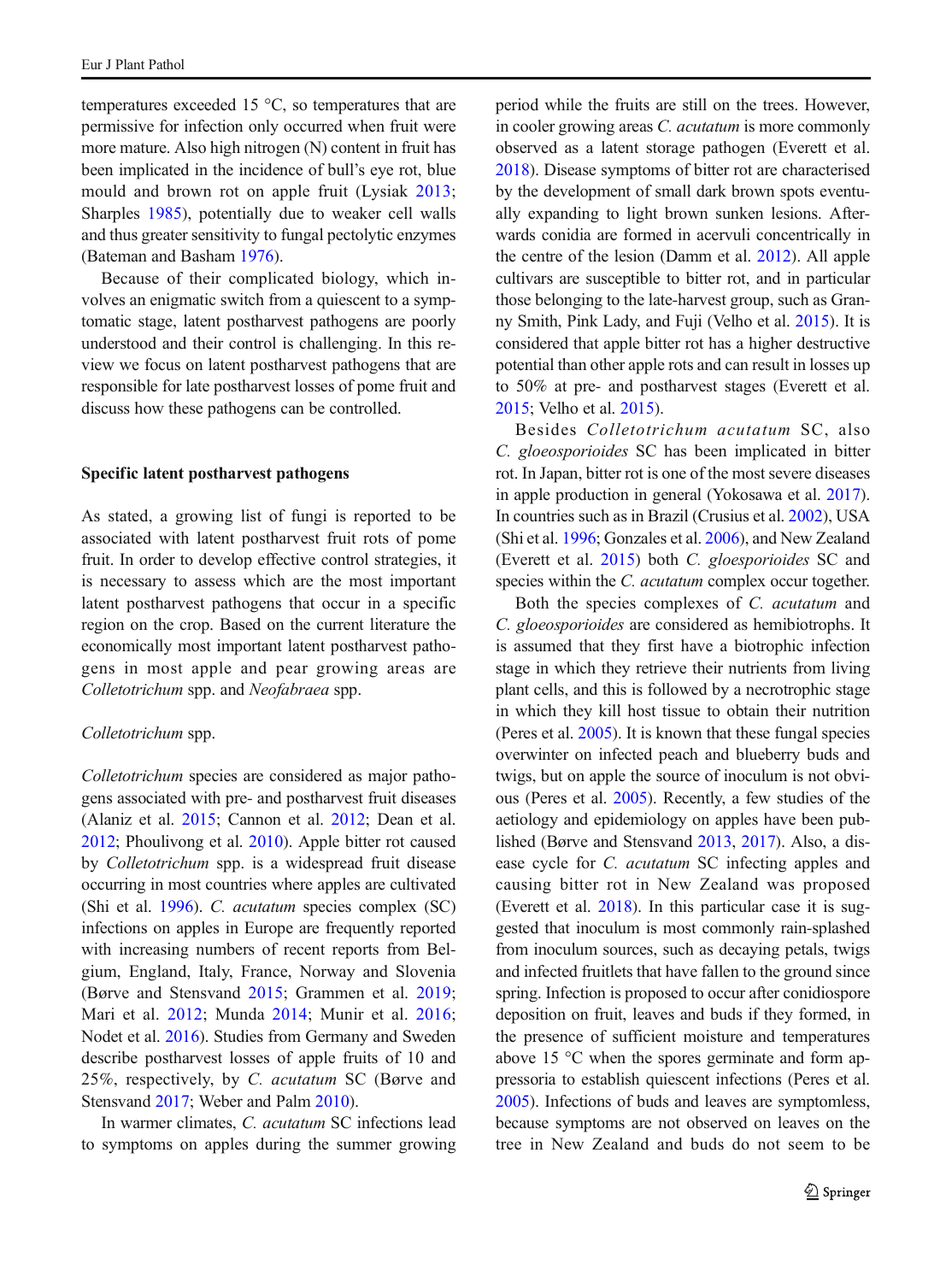negatively affected in the following spring. In spring, buds open and the cycle can begin again (Everett et al. [2018](#page-13-0)).

The penetration and infection is well described for Colletotrichum spp. For instance, penetrating hyphae of Colletotrichum appressoria develop within the cuticle and uppermost epidermal cell layers of unripe fruit without eliciting visible host reactions, suggesting that fungal effectors that are secreted to support host colonization may interfere host response mechanisms (Giraldo and Valent [2013](#page-13-0); Kleemann et al. [2012](#page-14-0)). The appressoria of Colletotrichum spp. are highly polarized cells from which a needle-like penetration hypha emerges in order to puncture the cuticle and epidermal cell wall (Howard and Valent [1996](#page-13-0); Latunde-Dada [2001](#page-14-0)). At this stage, Colletotrichum is noted for its ability to maintain itself in an extended quiescent state until fruit ripening (Prusky et al. [2013\)](#page-16-0).

Timely applications of fungicides are presumed to reduce infections of buds during summer, and in that way interrupt the disease cycle and could more effectively control the disease (Everett et al. [2015](#page-13-0)). This may provide a considerable improvement in reducing the number of applications over the currently recommended practice of calendar spraying throughout the season (Sutton [2014\)](#page-16-0). Over the past few years, resistance of Colletotrichum spp. to the quinone-outside inhibitors (QoI) group of fungicides have appeared (Forcelini et al. [2018\)](#page-13-0) and QoI resistant Colletotrichum isolates have been recovered from apples (Munir et al. [2016](#page-15-0)).

#### Neofabraea spp.

Bull's eye rot of apple and pear is an important postharvest disease, occurring in major fruit-growing areas of North America, Chile, Australia and Europe (Henriquez et al. [2004](#page-13-0), [2008](#page-13-0); Soto-Alvear et al. [2013](#page-16-0); Spotts et al. [2009\)](#page-16-0). The disease commonly occurs in most apple cultivars with an incidence of 10–20%, and may exceed 40% in years that are favourable to pathogen infection (Cameldi et al. [2016;](#page-12-0) Soto-Alvear et al. [2013\)](#page-16-0). In Europe, 'Golden Delicious' and several late maturing apple cultivars, such as Pink Lady, are particularly susceptible to the disease (Cameldi et al. [2016;](#page-12-0) Neri et al. [2009\)](#page-15-0). Bull's eye lesions on apple and pear fruits are generally caused by Neofabraea species, with N. vagabunda (syn. N. alba) as the main causal agent. However, also N. malicorticis, N. perennans, and N. kienholzii have been described to cause the disease (Gariépy et al. [2005](#page-13-0);

Michalecka et al. [2016](#page-15-0); Pešicová et al. [2017;](#page-16-0) Soto-Alvear et al. [2013;](#page-16-0) Spotts et al. [2009](#page-16-0)).

Besides symptoms on stored fruit, Neofabraea spp. cause cankers on branches or develop saprophytically on pruning stubs and dead tree branches (Henriquez et al. [2006;](#page-13-0) Verkley [1999](#page-17-0)). The pathogen spreads by asexual sporulation on fruit mummies and bark cankers (Spotts [1990;](#page-16-0) Weber [2012](#page-17-0)). Conidiospores are produced throughout the year, but the highest sporulation levels occur during autumn (Henriquez et al. [2006](#page-13-0)). Although rain splash is considered the principal way for conidial dispersal, conidia can also be splash-dispersed by over-tree irrigation practices (Grove et al. [1992\)](#page-13-0). Infections typically occur in the orchard throughout the growing season, anytime between petal fall and harvest, when unripe fruits are penetrated through the lenticels. Fruit susceptibility increases gradually during the season (Aguilar et al. [2017;](#page-11-0) Cameldi et al. [2016;](#page-12-0) Spotts [1990](#page-16-0)). After infection, the pathogen arrests its growth and remains quiescent until the fruit reaches a certain stage of ripeness when it can invade fruit tissues. Typically, bull's eye rot symptoms appear only after 3–4 months in cold storage, and numerous lesions may develop on a single fruit (Neri et al. [2009\)](#page-15-0). Fruit lesions are circular, flat to slightly sunken, brown and often with a lighter brown center (Snowdon [1990\)](#page-16-0).

Current management practices to control Neofabraea spp. in the orchard include pruning of cankers from infected trees to minimize the build-up of inoculum during the fruit growing season, removal of fallen fruit and dead tree branches from the orchard floor, and reduced use of over-tree irrigation systems that may promote splash dispersal of conidia from sporulating cankers onto developing fruit (Creemers [2014](#page-12-0)). Furthermore, fungicide application is a common component of bull's eye rot management (Aguilar et al. [2018\)](#page-11-0).

Postharvest pathogens of pome fruit in the Netherlands and their control

Postharvest disease caused by Colletotrichum spp. and Neofabraea spp. are generally not causing severe problems in the Netherlands, most likely because here the main apple cultivar Elstar and pear cultivar Conference are not susceptible to these pathogens. However, more susceptible apple cultivars, such as Pinova and Topaz,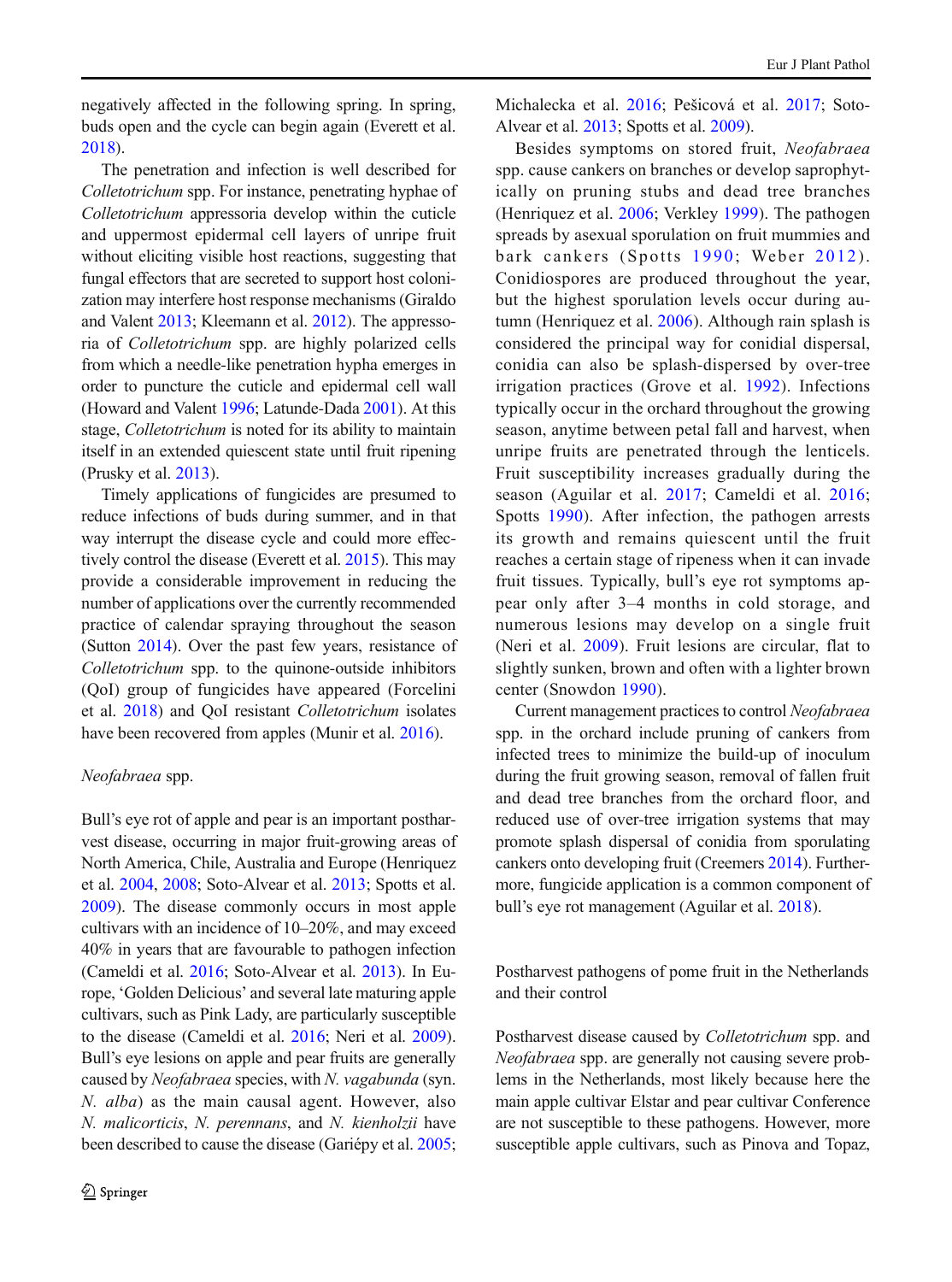are frequently affected by Neofabraea spp. also in the Netherlands.

Until recently, it was unknown what the main causal agents of postharvest decay of pome fruit in the Netherlands were. In order to determine this, decayed apple and pear fruit were sampled from commercial CA storage facilities. In total, approximately 350 samples, derived from orchards with various apple and pear cultivars and from various production areas in the Netherlands, were analyzed between 2012 and 2018. These surveys revealed the presence of common postharvest pathogens, such as Botrytis cinerea and Neofabraea alba, but also a number of new and emerging postharvest pathogens, such as Fusarium avenaceum on pear and apple, Neonectria candida and Neofabraea kienholzii on pear, and Colletotrichum godetiae and Truncatella angustata on apple (Wenneker et al.  $2016a$ , [b,](#page-17-0) [c,](#page-17-0) [d](#page-17-0),  $2017a$ , [b\)](#page-18-0). In most cases these newly described postharvest pathogens were isolated at low incidences only. In contrast, two latent postharvest pathogens more frequently appeared: Cadophora luteoolivacea causing side rot on pears (Wenneker et al. [2016e\)](#page-18-0), and Fibulorhizoctonia psychrophila as the causal agent of lenticel spot on apples and pears (Wenneker et al. [2017c](#page-18-0)). For both diseases incidences range from very low to nearly 100% of stored fruits. Thus, these latter two fungal species are presently considered as the most important postharvest pathogens on pome fruit in the Netherlands.

The use of synthetic fungicides is currently the main means to control side rot and lenticel spot diseases. However, despite the routine use of fungicide applications fruit infections during the orchard phase are a growing problem. This may be due to the use of noneffective chemicals, ineffective spray application technologies or inadequate timing of the applications. Basically, robust knowledge on how to control these diseases with fungicide applications is lacking and current management is largely practiced in an empirical fashion. This requires urgent attention in order to ensure the deposition of sufficient quantities of active ingredients on fruits for disease protection during the entire storage period. However, the growing public concern over the health and environmental risks associated with high levels of fungicide residues on fruits, as well as the development of fungicide resistance in fungal pathogens, has resulted in the urge for developing alternative methods for disease control (Wisniewski et al. [2016a](#page-18-0)).

# Alternatives to chemical fungicides for controlling postharvest diseases

Over the past decades the use of physical treatments, natural compounds, and biocontrol agents have been investigated as alternatives for the use of fungicides for controlling postharvest diseases, including diseases caused by latent infections. More recently, the fruit microbiome is considered as an important factor for controlling latent postharvest diseases (Droby and Wisniewski [2018\)](#page-12-0).

#### Physical treatments

Physical treatments, like hot water and hot air treatments, radio frequencies and microwaves, hypobaric and hyperbaric pressures and far ultraviolet radiation (UV-C light) are considered as promising control means to reduce or delay the development of postharvest pathogens (Maxin et al. [2012](#page-15-0); Usall et al. [2016](#page-17-0)). In Europe hot water dips are used for organic apples (Maxin et al. [2012](#page-15-0)). However, there are several disadvantages of hot water dipping that include high investment costs, relatively low throughput, additional labor during harvest time, high running costs and negative  $CO<sub>2</sub>$  footprint due to the energy requirement (Maxin et al. [2014\)](#page-15-0). Consequently, hot water dipping is not implemented on larger scales in the fruit industry. As reduction in application time of the heat treatment could increase the interest in commercial use, research efforts have focused on short hot water treatments (rinsing) and expanding machine capacities (Maxin et al. [2012\)](#page-15-0).

Radio frequency and microwave heating may provide effective alternative means to control postharvest diseases. The time required for microwave treatment is more favorable for commercial application, but the design and production cost for an equipment currently still obstructs its widespread application (Usall et al. [2016](#page-17-0)).

Among the remaining physical means, ultraviolet-C light (UV-C) treatment was considered to be interesting due to the simultaneous combination of direct activity against pathogens through germicidal effects on fungal spores with resistance induction through stimulation of defence mechanisms in several postharvest commodities including stone, pome, citrus fruit and table grapes (Nigro et al. [1998;](#page-15-0) Stevens et al. [1996;](#page-16-0) Valero et al. [2007](#page-17-0); Wenneker et al. [2013](#page-17-0)). Although UV-C irradiation does not completely inhibit mycelial growth in vitro, a reduction in growth and sporulation was recorded for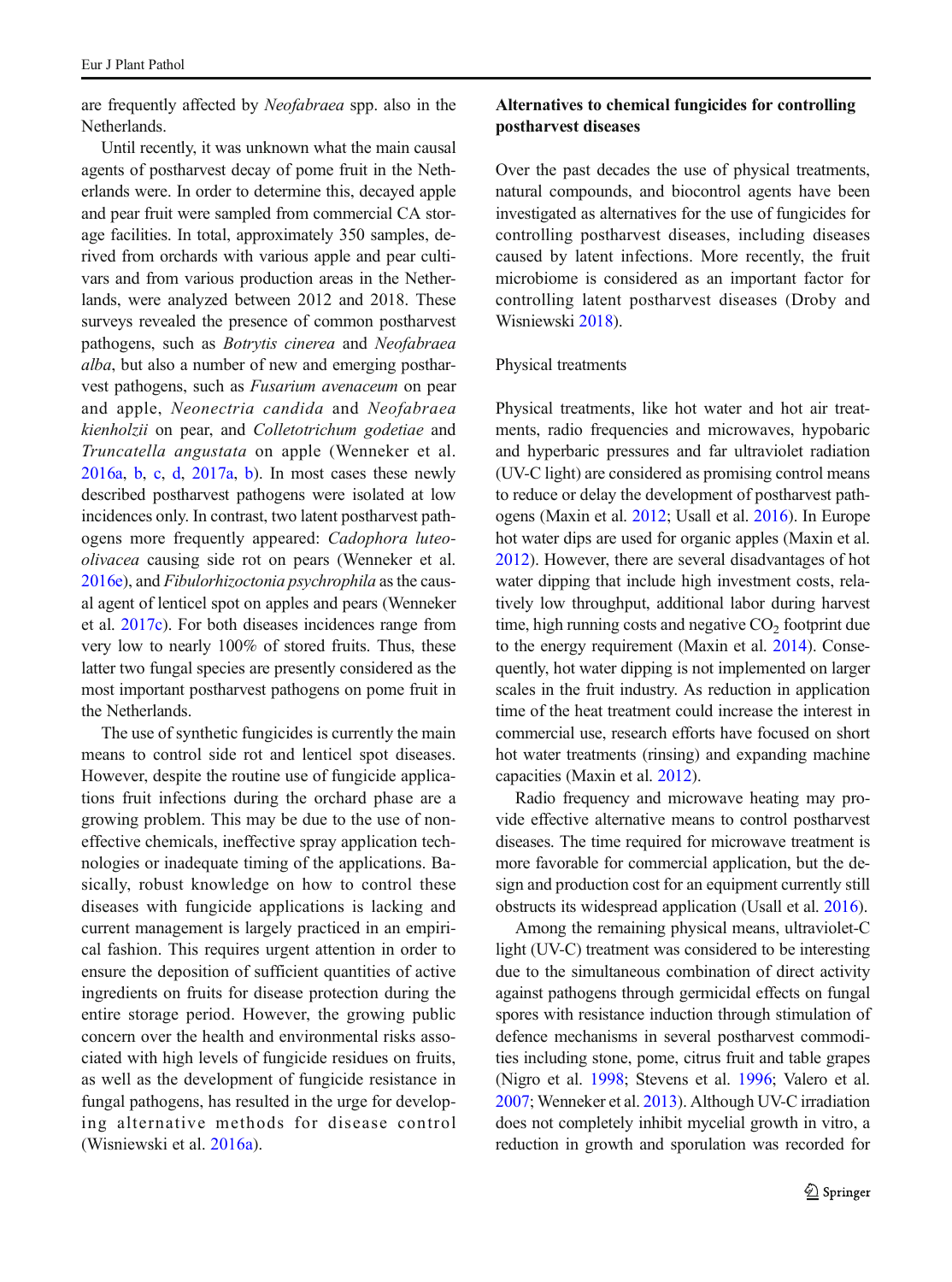most tested fungal species (Wenneker et al. [2013](#page-17-0)). However, UV-C has a superficial effect only due to the limited penetrating capacities of the waves. Thus, the potential for controlling latent infections will eventually be limited. Also, control of wound infections is not possible due to shielding effects by pores and irregularities on the fruit surface (Lagunas-Solar et al. [2006\)](#page-14-0). Hormetic UV-C treatment of apples induced resistance to postharvest diseases, although the effect was relatively low (Stevens et al. [1996](#page-16-0)).

Presently, short hypobaric and hyperbaric pre-storage treatments with low and high ambient air pressure, respectively, are considered as promising alternative treatments for postharvest disease control, although their use remains largely unexploited to date (Usall et al. [2016](#page-17-0)).

## Natural compounds

The application of microbial and plant volatile organic compounds (VOCs) to control postharvest decay have recently been reviewed by Mari et al. [\(2016\)](#page-15-0). It is shown that plant-produced volatiles, including aldehydes, alcohols, essential oils, isothiocyanates and microbial volatile organic compounds may prevent pathogenic infections in many horticultural commodities (Mari et al. [2011](#page-15-0); Sivakumar and Bautista-Baños [2014\)](#page-16-0). However, the introduction of natural compounds into practice is complicated due to the expense of registration and limited market for them as plant protection products. Also, there are concerns about possible residues in fruit, and negative effects on taste and smell of fruits (Mari et al. [2016](#page-15-0)).

## Biological control agents

Biological control agents (BCA's) have been the focus of considerable research efforts (Droby et al. [2016](#page-12-0); Janisiewicz and Jurick II [2017\)](#page-14-0), and are used to developed strategies to control postharvest decays of fruits. Especially wound-invading necrotrophic pathogens turn out to be sensitive to biocontrol (Janisiewicz [1988](#page-13-0); Janisiewicz [1998;](#page-13-0) Korsten et al. [1994](#page-14-0); Wilson and Wisniewski [1989\)](#page-18-0). The control is facilitated because the antagonists can be applied directly to the targeted area (fruit wounds) by a single application using existing systems such as drenches and line sprayers (Janisiewicz and Korsten [2002](#page-14-0)). In addition to control of fruit wound

infections, biocontrol also has been demonstrated to be effective for stem infection on pears (Janisiewicz [2006\)](#page-13-0).

Several modes of action have been suggested to explain the biocontrol activity of microbial antagonists. The competition for nutrients and a niche between the pathogen and the antagonist is still considered as the major mode of action by which microbial agents control pathogens causing postharvest decay (Droby et al. [1992;](#page-12-0) Ippolito and Nigro [2000;](#page-13-0) Jijakli et al. [2001\)](#page-14-0). Other modes of actions comprise the production of antibiotics, direct parasitism, and possibly induced resistance by which the microbial antagonists suppress the activity of postharvest pathogens on fruits (El-Ghaouth et al. [2004](#page-13-0); Janisiewicz et al. [2000\)](#page-14-0).

Several microbial antagonists have been identified and artificially introduced on a variety of harvested commodities including citrus, pome, and stone fruits, and vegetables for control of postharvest diseases (Sharma et al. [2009](#page-16-0)). More specifically for pome fruits, the biocontrol potential of microbial antagonists was reported to control decay caused by Botrytis cinerea and Penicillium expansum by the bacterial antagonists Pseudomonas cepacia, P. syringae, and P. fluorescens (Janisiewicz et al. [1991](#page-14-0); Mikani et al. [2008\)](#page-15-0). Decay of apple was also controlled by antagonistic yeasts such as Candida sake (Teixidó et al. [1999;](#page-16-0) Usall et al. [2001\)](#page-17-0), C. oleophila (Wisniewski et al. [1995](#page-18-0)), and C. saitona (El-Ghaouth et al. [1998\)](#page-13-0).

The success of some of these microbial antagonists in laboratory studies and pilot tests resulted in the commercialization of bioproducts containing microbial antagonists for control of postharvest diseases of fruits. For apples such bioproducts comprise Bio-Save (active ingredient (a.i.) Pseudomonas syringae), Boni Protect (a.i. Aureobasidium pullulans), Candifruit (a.i. Candida sake), Nexy (a.i. C. oleophila), Pantovital (a.i. Pantoea agglomerans), Shemer (a.i. Metschnikowia fructicola) and Yield Plus (a.i. Cryptococcus albidus) (Janisiewicz and Jurick II [2017](#page-14-0); Sharma et al. [2009](#page-16-0)). Nevertheless, the commercial deployment of postharvest biocontrol agents has met difficulties for widespread success, which has been attributed to various problems, including inconsistent performance, high cost relative to synthetic fungicides, registration hurdles, difficulties in mass production and formulation of the antagonist, and lack of industry acceptance (Droby et al. [2009;](#page-12-0) Droby et al. [2016\)](#page-12-0). The limitations of biocontrol products may be addressed by enhancing the bio-efficacy of microbial antagonists through: (i) manipulations in the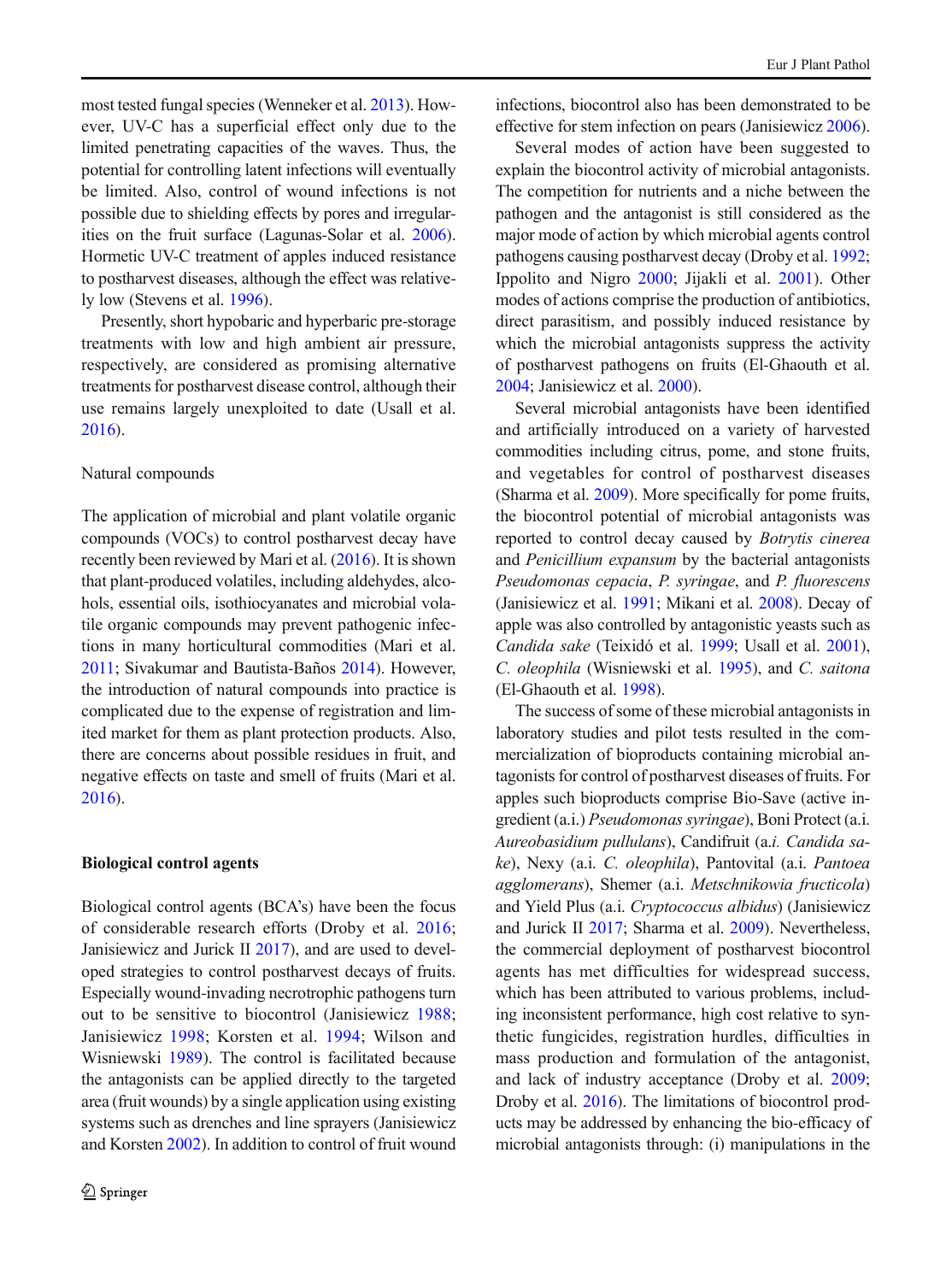physical and chemical environment during storage, (ii) use of mixed cultures, (iii) addition of low doses of fungicides in the microbial cultures, (iv) addition of salt additives in the microbial cultures, (v) addition of nutrients and plant products in microbial cultures, (vi) use of the microbial cultures in association with physical treatments, and (vii) use of the microbial cultures with other approaches/additives (Janisiewicz [1996](#page-13-0); Janisiewicz and Jurick II [2017](#page-14-0); Sharma et al. [2009\)](#page-16-0).

Thus far, research on biocontrol of postharvest diseases has mainly focused on identifying microorganisms that are antagonistic to wound pathogens and the effects of biocontrol agents on latent postharvest pathogens of pome fruit have hardy received attention in these studies (Droby et al. [2009](#page-12-0); Sharma et al. [2009](#page-16-0)). Moreover, biocontrol relying on preventive mechanisms e.g. competition for limiting nutrients or space, which are effective in controlling fruit decays originating from wound infections, are not likely to succeed in this situation. Also, the strategy in most research studies published over the last few years has been to identify a BCA effective for a given pathogen, followed by testing its efficacy against other pathogens, often with limited success (Gava et al. [2018\)](#page-13-0).

Currently, there is no specific biocontrol product available to control fruit decays originating from latent infections. According to Janisiewicz et al. [\(2011\)](#page-14-0) this is due to the lack of appropriate methods for selecting effective biocontrol agents for controlling latent infections originating from appressoria and testing their effectiveness on fruit. Recently, they developed a novel approach based on a direct interaction of the isolated microorganisms with a pathogen (M. fructicola) latent infection structure in vitro and further screening of the selected potential antagonists for biocontrol effectiveness on fruit under laboratory conditions. The next step is to select those antagonists that are best adapted to conditions occurring during storage and handling of the fruit (Janisiewicz et al. [2011\)](#page-14-0).

In addition to the development of novel biocontrol agents to prevent latent infections, a biocontrol agent (as well as a chemical compound) may be applied early in the season or even during the flowering stage. Therefore, application of biocontrol agents in the field during the growing season has been suggested (Ippolito and Nigro [2000](#page-13-0); Lima et al. [1997;](#page-14-0) Lopes et al. [2015](#page-14-0)). However, knowledge on epidemiology of the causal agents of latent postharvest diseases is limited. Timing of application is complicated as the precise infection periods are often not known, may differ between the various pathogens, and infections may occur during the entire period from flowering until harvest.

## The fruit microbiome

Microbial communities living on the surface of fruit have been the source of most of biocontrol agents (Janisiewicz [1987;](#page-13-0) Janisiewicz and Korsten [2002\)](#page-14-0). They may directly influence pathogen development through antibiosis, parasitism or competition. The microbiota may also have an indirect role by stimulating plant defences. The commonly-used approach to identify novel biocontrol agents involves the identification of a single antagonist that can develop rapidly in wounded fruit tissue, thus preventing pathogens from becoming established. This approach, however, neglects interactions of antagonists with other microbes that occupy the same, or surrounding, niches as part of a microbial network and as a component of a complete biological system with the host (Droby et al. [2016](#page-12-0)).

Thus far, the overall diversity and composition of microbial communities on harvested produce, how they vary across produce types, and the factors that influence their composition after harvest and during storage, has been poorly studied (Droby and Wisniewski [2018\)](#page-12-0). Recently, massive sequencing of PCR amplicons of specific barcode genes in amplicon metagenomics or metabarcoding approaches have revealed microbial diversities and relative quantities of community members in environmental samples (Abdelfattah et al. [2015;](#page-11-0) Massart et al. [2015](#page-15-0)). Such technology can similarly be used to characterize the composition of microbial communities on fruit, and also to identify strains considered as "helper microbial strains" or molecules involved in improving these direct or indirect effects against plant pathogens (Massart et al. [2015](#page-15-0)).

For example, Abdelfattah et al. ([2016](#page-11-0)) demonstrated that the diversity of the fungal microflora of harvested apples differed significantly between fruit parts. Whereas Penicillium was dominant in peel samples, Alternaria was dominant in calyx- and stem-end samples. Niem et al. [\(2007\)](#page-15-0) showed that differing susceptibilities of cv. Red Delicious and cv. Golden Delicious to core rot decay were not determined by the initial colonization of the blossom by the causal agent Alternaria alternata, but rather by the capability of the pathogen to colonize the host seed locule of the susceptible fruits. This type of information needs to be considered when designing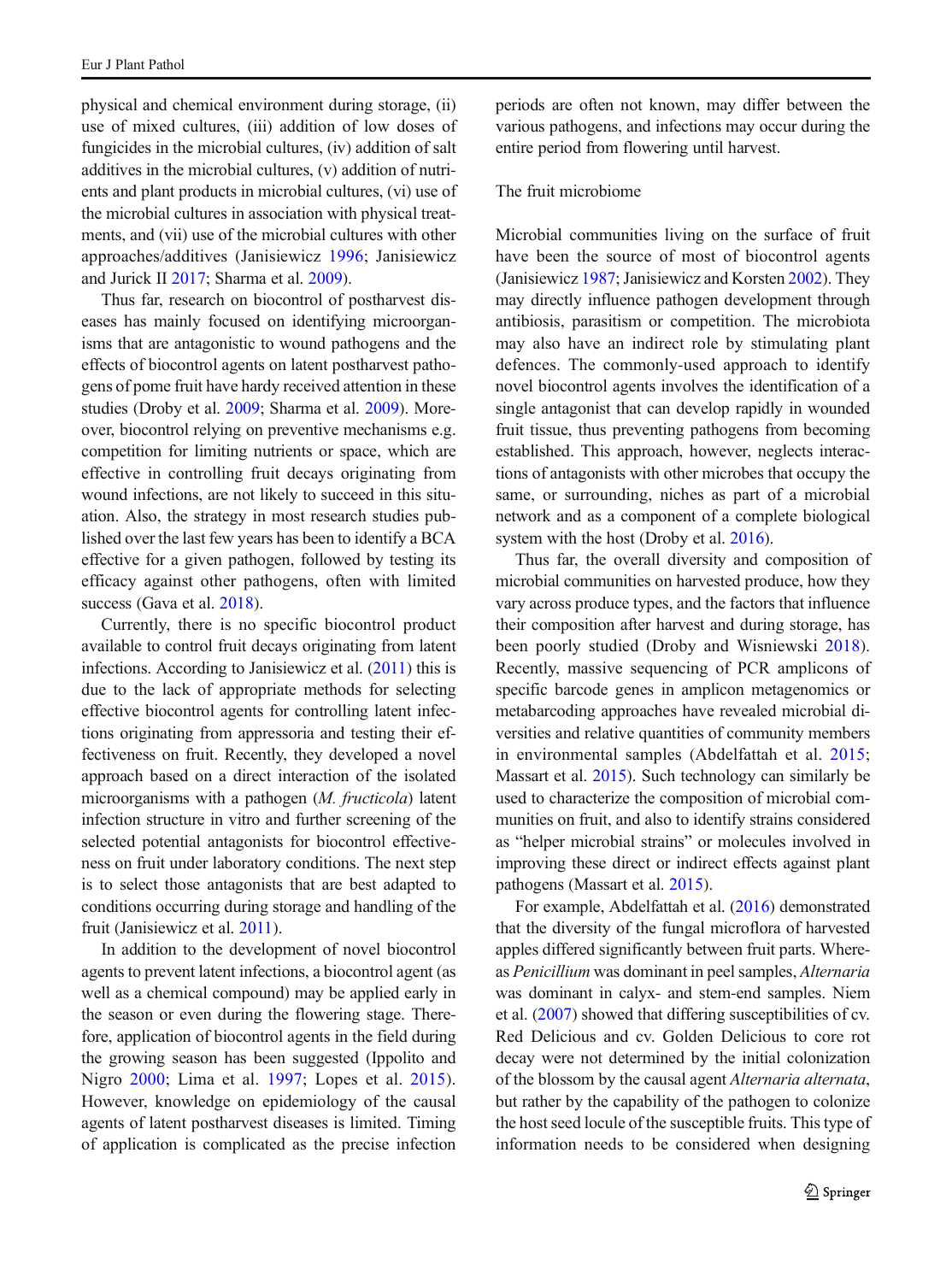biocontrol systems for the management of postharvest diseases. For mango it was recently shown based on microbiome comparisons of stem ends that are resistant and susceptible to stem end rot in red and green fruit, respectively, that fungal and bacterial community change with fruit peel colour, storage duration, and storage temperature (Diskin et al. [2017\)](#page-12-0).

Currently, Neofabraea spp. infection levels on apples at the time of harvest and the microbial dynamics on the apple skin during storage are characterized using a metagenomics approach (Bühlmann, pers. comm.). Ultimately, this type of research may lead to the synthetic design of microbial communities that can be used for postharvest disease management. Maintaining the right balance and diversity inside the consortium before and after its application, however, may be difficult. Regulatory difficulties in registering a consortium, composed of multiple microorganisms, as a biocontrol product may also become a problem.

#### A systems intervention approach

Some of the alternative methods to chemical fungicides for controlling latent postharvest diseases seem to hold promise for future application if the remaining challenges are met. After all, significant gaps still exist between the basic research that led to the discovery of these methods and their implementation under commercially relevant conditions. In order for such method to be applicable in practice, it must perform effectively and reliably, and be profitable to the company that has invested in its development, registration, and marketing. The results of the search for alternatives to chemical fungicides over the past thirty years show that, although several novel approaches have been identified as potential alternatives, no single method has emerged to robustly and reliably control postharvest diseases of pome fruit in practice. Thus, it may be advisable to move the focus from finding a single 'silver bullet' intervention that can be used to effectively control disease to composing and integrated systems approach by selecting the right set of control measures from a wide array of alternatives (Wisniewski et al. [2016a](#page-18-0)).

Already many recent research efforts are focussing on developing integrated control with biological control as a central pillar in combination with other compatible treatment(s), or combinations of alternative treatments (see reviews by Di Francesco and Mari [2014](#page-12-0);

Janisiewicz and Conway [2010](#page-14-0); Palou et al. [2016;](#page-15-0) Romanazzi et al. [2016b;](#page-16-0) Usall et al. [2015](#page-17-0)). In this respect, this approach is well represented by the "hurdle concept" that was developed for apples (Janisiewicz [2008](#page-14-0), [2013\)](#page-14-0), which follows the original idea that was originally developed for food preservation (Leistner [2000](#page-14-0)). The "hurdle concept" explores the use of mild treatments that collectively maintain fruit quality and lower the incidence of postharvest decay (Palou et al. [2016](#page-15-0)). In the hurdle concept, each additional treatment reduces the incidence/severity of the decay by a certain percentage, and eventually results in the pathogen not being able to overcome the final hurdle, resulting in control of the fruit decay (Janisiewicz and Jurick II [2017](#page-14-0)). This view implies that latent postharvest diseases are complex problems that require multiple interventions at different stages of the disease process. Consequently, understanding the epidemiology of latent postharvest pathogens in the orchard, fruit defence mechanisms against pathogens, and the molecular biology of their interactions is required in order to develop novel integrated disease control methods (Droby et al. [2009;](#page-12-0) Tian et al. [2016](#page-17-0)).

# The inoculum pressure of latent postharvest pathogens

There is considerable knowledge on the epidemiology of typical wound pathogens such as P. expansum. However, knowledge on epidemiology of the causal agents of latent postharvest diseases is limited. The control of the complex diversity of postharvest pathogens in orchards is difficult. The precise infection periods are often not known and may differ between the various pathogens, and is often complicated because infections may occur during the entire period from flowering until harvest.

Recently, Köhl et al. [\(2018](#page-14-0)) showed that both N. alba and C. luteo-olivacea were consistently detected in leaf litter of apple and pear and in necrotic tissues of dead weeds and grasses, and in many cases high concentrations of the pathogens were quantified. These are important new findings that may help to better understand how complex population dynamics of these necrotrophic pathogens depend on the availability of various necrotic host and non-host tissues for survival and multiplication. However, further research is still needed to understand: (i) the relationships between the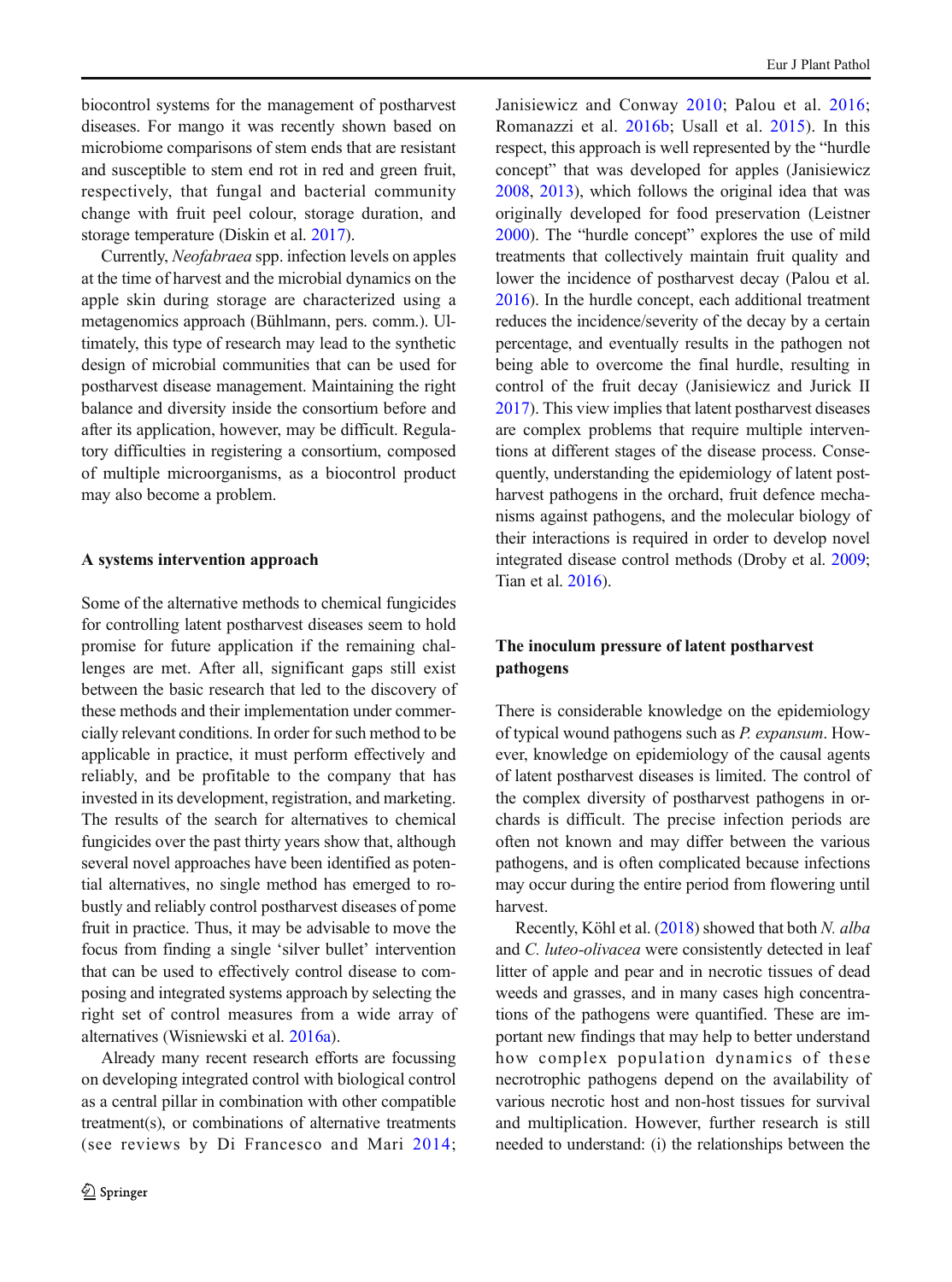accumulation of pathogen inoculum on the various substrates over time, (ii) the relative importance of different substrates as inoculum sources for fruit infections, and (iii) infection periods on developing fruits in the orchard. Eventually, this knowledge can be used for the development of sanitation measures (Holb [2006](#page-13-0); Llorente et al. [2010](#page-14-0)), or measures to stimulate beneficial microbiome inhabitants on those substrates that can antagonize pathogen colonization, survival and sporulation (Carisse and Rolland [2004](#page-12-0); Llorente et al. [2006,](#page-14-0) [2010](#page-14-0); Rossi and Pattori [2009](#page-16-0)).

#### The quiescent stage of postharvest pathogens

The quiescent phase, in this review also called latent phase, is a dynamic equilibrium among host, pathogen, and environment, which does not result in any visible symptoms on the host (Jarvis [1994;](#page-14-0) Prusky et al. [2013\)](#page-16-0). During this stage, the fungal pathogens reside in the cuticular wax or in the intercellular space until the fruits ripen (Adaskaveg et al. [2000](#page-11-0); Prins et al. [2000;](#page-16-0) Prusky et al. [1981\)](#page-16-0). Apparently, at a particular moment physiological and biochemical responses of the host trigger changes in that equilibrium that activate the pathogen that is kept at a low metabolic level during the quiescent stage to activate pathogenicity mechanisms, resulting in active parasitic development in the host tissues (Prusky [1996](#page-16-0)). It has been proposed that the termination of the quiescent stage is the result of: (i) induced accessibility of disassembled cell wall substrates during fruit softening and ethylene induction; (ii) a decline in preformed antifungal compounds, such as polyphenols, phytoalexins, and other fungitoxic substances; (iii) a decline in inducible host-defence responses; and (iv) more favourable pH conditions in the host tissue. The pH in the fruit may change either naturally during fruit ripening or through induction by the pathogen that secretes pH modulators such as ammonia and organic acids as one of the first waves in their attack (Prusky et al. [2013](#page-16-0); Yakoby et al. [2000](#page-18-0)). Both increases and decreases of ambient pH, for instance by secretion of ammonia and organic acids, respectively, have been recorded depending on pathogen and host characteristics (Alkan et al. [2013](#page-11-0)). For example, Monilinia fruticola acidifies the ambient pH by the secretion of gluconic acid (De Cal et al. [2013](#page-12-0)), while Botrytis cinerea (Manteau et al. [2003\)](#page-15-0) and Sclerotinia sclerotiorum (Cessna et al. [2000](#page-12-0)) secrete oxalic acid to acidify the pH while enhancing their

polygalacturonase gene expression and other cell-walldegrading enzymes involved in tissue maceration (Misaghi [1982](#page-15-0); Prusky and Lichter [2007\)](#page-16-0). The produced endopolygalacturonases and pectin esterases may cause cell wall maceration and death of affected host cells (Paynter and Jen [1975](#page-15-0)). In contrast, Colletotrichum spp. were found to alkalinize the infection court by the secretion of ammonia to stimulate pathogenicity and necrotrophic colonization through the activation of host NADPH oxidases to generate reactive oxygen species, thereby accelerating host cell death (Miyara et al. [2010;](#page-15-0) Prusky et al. [2001\)](#page-16-0).

Although not much is known for latent postharvest pathogens specifically, recently a pH increase was recorded in apple tissue infected by N. vagabunda (Cameldi et al. [2017](#page-12-0)). However, further research is necessary to clarify the nature and the origin of the alkalizing compounds and to understand the effects of the pH modulation on N. vagabunda pathogenicity.

# Plant and fruit defence mechanisms against postharvest pathogens

Plants have an innate immune system that comprises a wide variety of constitutive and inducible defence mechanisms to protect themselves against pests and pathogens (Cook et al. [2015](#page-12-0); De Wit [2007](#page-12-0); Tian et al. [2016](#page-17-0)). Constitutive or preformed defences include physical barriers such as cell walls and epidermal cuticles, but also chemicals such are antimicrobial phytoanticipins and some pathogenesis-related (PR) proteins (Van Loon et al. [2006](#page-17-0)). In addition to these preformed barriers, plant cells have the ability to detect invading pathogens and respond with inducible defences (Cook et al. [2015](#page-12-0); De Wit [2007](#page-12-0)). These can be triggered when plant cells recognize microbe-associated molecular patterns (MAMPs), including structural proteins, lipopolysaccharides, and cell wall components commonly found in microbes, through a set of cell surface receptors, also referred to as pattern recognition receptors (Nürnberger et al. [2004](#page-15-0)) or invasion pattern receptors (Cook et al. [2015\)](#page-12-0). In a study focused on tomato fruit defence responses against C. gloeosporioides, it was shown that the expression of several fruit genes was induced even before appressorial penetration. Such genes included PAMP receptors and genes related to fatty acid biosynthesis,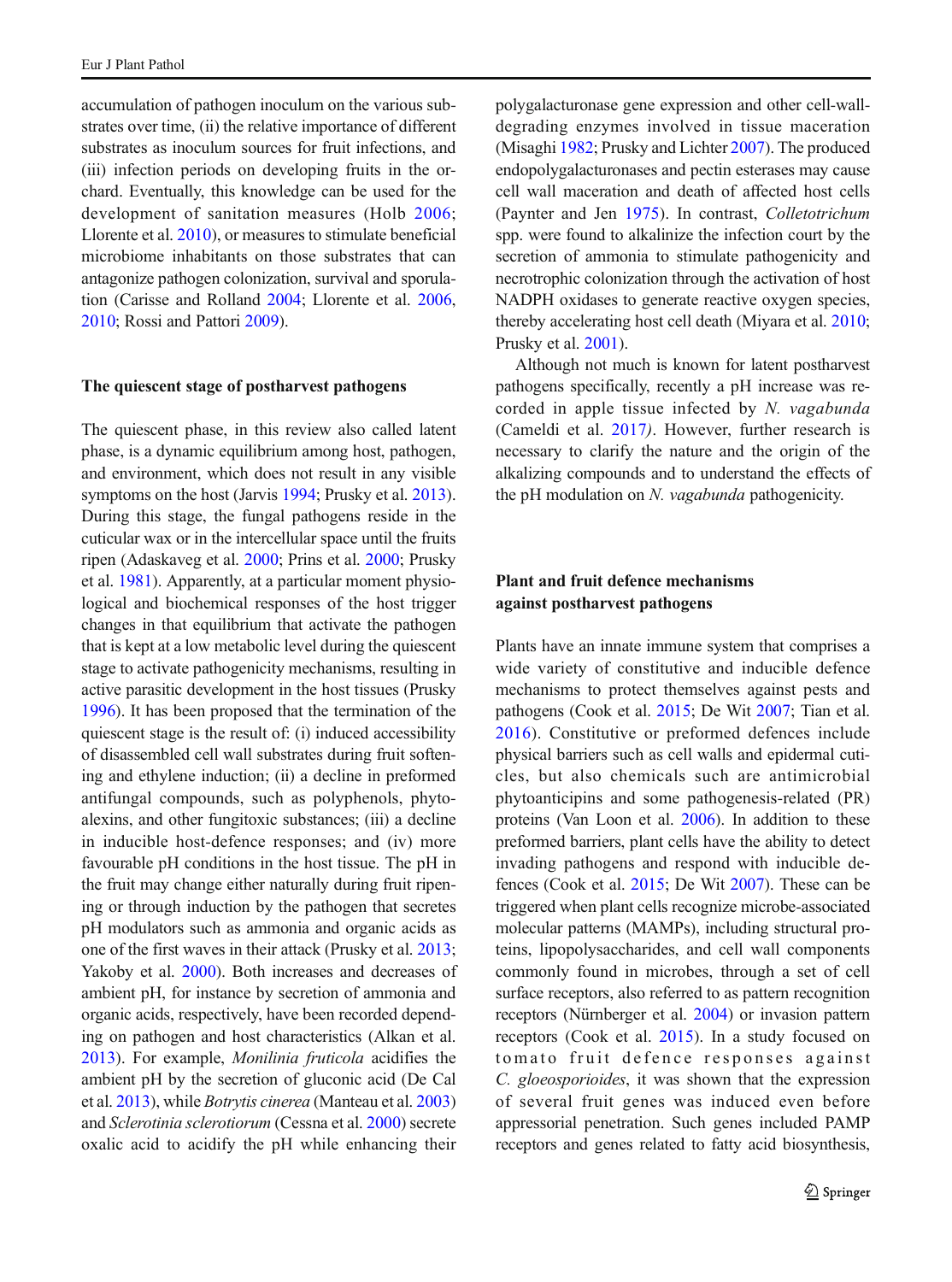elongation, and the synthesis of cutin and waxes (Alkan et al. [2015\)](#page-11-0).

Upon recognition, various defence responses are induced such as cell wall alterations, deposition of callose and the accumulation of PR proteins that include chitinases, glucanases and proteases that all negatively affect microbial colonization (Van Loon et al. [2006\)](#page-17-0). Typically, also an oxidative burst occurs that involves the release of highly reactive oxygen molecules that damage the cells of invading organisms, cross-links host cell-wall components and acts as a signalling molecule to further enhance host immunity (Pitzschke et al. [2006](#page-16-0)).

Compatible pathogens can overcome the activation of host immunity by the secretion of effectors that perturb such responses (Kleemann et al. [2012](#page-14-0); Weiberg et al. [2013;](#page-17-0) Zhang et al. [2014\)](#page-18-0). Thus, pathogen effectors are crucial molecules for disease establishment (Rovenich et al. [2014](#page-16-0)). However, in turn plants have evolved receptors to recognize effectors or effector-mediated perturbations of host targets (Chisholm et al. [2006](#page-12-0); Jones and Dangl [2006\)](#page-14-0). These receptors may reside on the cell surface, but also inside the cytoplasm to detect (the activity of) cytoplasmically-delivered pathogen effectors (Cook et al. [2015](#page-12-0)). Often, the recognition of effectors has been associated with the occurrence of a hypersensitive response (HR); a localized programmed cell death response that may limit pathogen access to water and nutrients, and thus block further growth of the pathogen (De Wit [2007](#page-12-0)). However, necrotrophic pathogens may actually benefit from such cell death response, and have evolved in some cases to deliberately activate this host immune response to their benefit (Cook et al. [2015;](#page-12-0) Lorang et al. [2012](#page-15-0)).

In tissues that are distal from the infection site, plants are protected by so-called systemic acquired resistance (SAR) (Grant and Lamb [2006](#page-13-0)). SAR is effective against a broad range of pathogens and is dependent on various plant hormones, including salicylic acid (SA), jasmonic acid (JA), and ethylene (ET) (Grant and Lamb [2006\)](#page-13-0). More recently, however, also various other hormones, such as auxin, abscisic acid (ABA), cytokinins (CKs), and brassinosteroids have been implicated in the activation of defence responses (Robert-Seilaniantz et al. [2011](#page-16-0)). SAR requires the signal molecule SA and is associated with accumulation of pathogenesis-related (PR) proteins (Durrant and Dong [2004;](#page-12-0) Terry and Joyce [2004](#page-16-0)).

# Induced resistance against postharvest pathogens of fruits

A large amount of data has been generated related to priming of host plant defences and induce resistance during postharvest of fruits and vegetables (Janisiewicz and Jurick II [2017;](#page-14-0) Romanazzi et al. [2016a\)](#page-16-0). The elicitation of host defences may be achieved by: (i) biocontrol agents, (ii) physical means (such as ultraviolet-C (UV-C) light, heat, hypobaric and hyperbaric treatments), (iii) natural and synthetic chemicals (such as phytohormones and chemical elicitors, salicylic acid, benzothiadiazole), (iv) biological elicitors (such as harpin and chitosan), (v) disinfecting agents (such as ozone, electrolyzed water, ethanol), and (vi) microbial and plant volatile organic compounds (VOCs) (Romanazzi et al. [2016a\)](#page-16-0). However, there are a number of weaker points linked to the application of strategies based on induced resistance, such as possible inconsistent results or difficulties in their implementation in packinghouse practices. Moreover, to correctly induce resistance in fruits, it is necessary to know and understand the host–microbe interactions, and the effects on postharvest physiology and handling of the different fruits (Da Rocha and Hammerschmidt [2005;](#page-12-0) Tian et al. [2016](#page-17-0)).

# Breeding for resistant cultivars to postharvest diseases

In general, fruit breeding objectives include high fruit quality, good agronomic performance and sometimes a durable disease resistance. In the latter case, in apple breeding mainly focussing on apple scab (Venturia inaequalis), fire blight (Erwinia amylovora), and powdery mildew (Podosphaera leucotricha) (Baumgartner et al. [2015\)](#page-11-0). However, the success of newly developed disease resistant apple varieties is largely dependent on their fruit quality (Baumgartner et al. [2015\)](#page-11-0). It should be emphasized that classic pome fruit breeding is a longterm and labor-intensive approach. The first fruits can usually be expected at the earliest in the fourth year after crossing. However, usually the first fruit quality selection step is carried out at the fifth to the seventh year after crossing. Currently, cultivated apples have often no resistance to fungi causing fruit decay as breeders seldom evaluate for resistance to postharvest diseases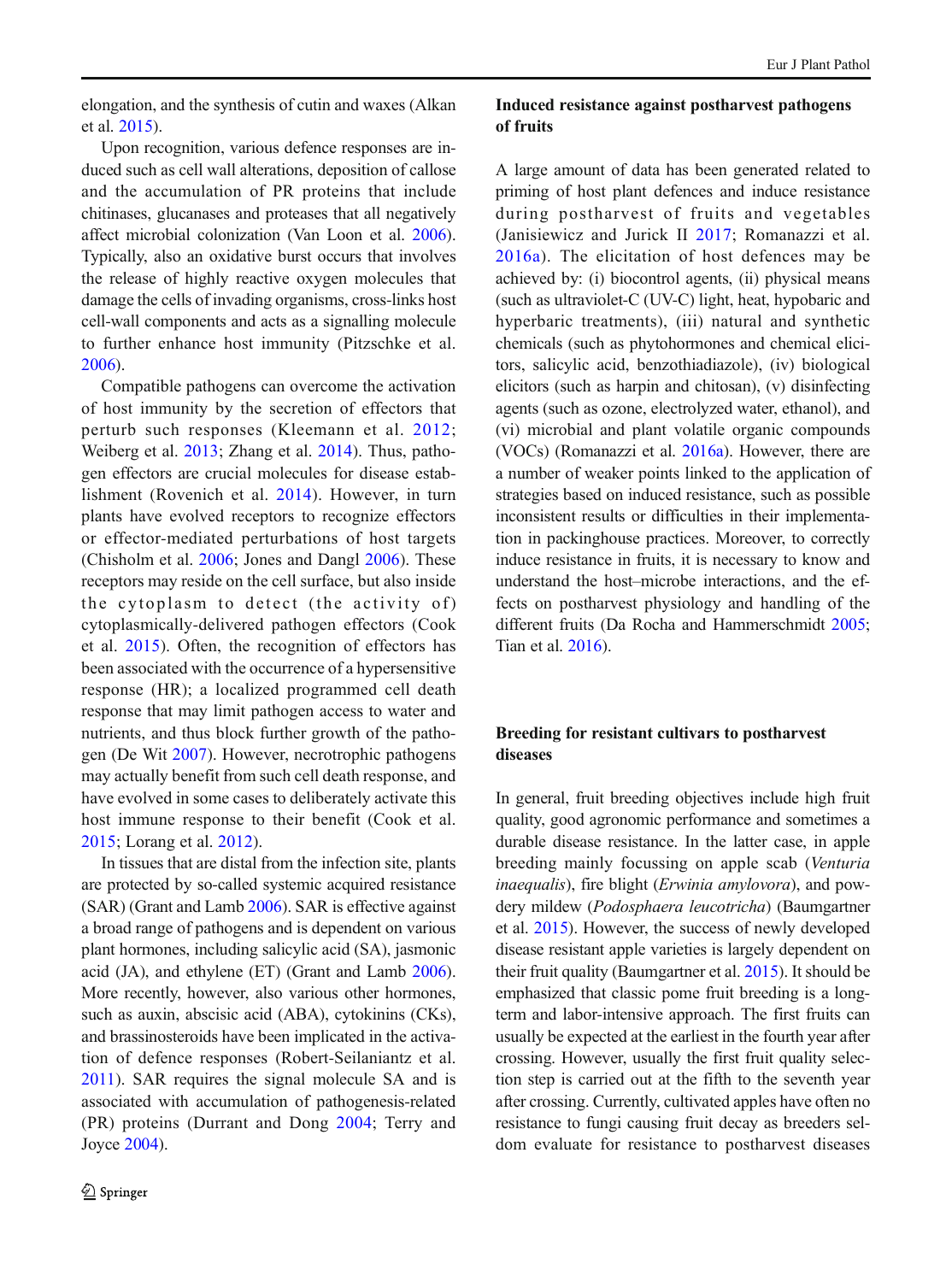(Ahmadi-Afzadi et al. [2013](#page-11-0); Janisiewicz et al. [2008](#page-14-0); Volk et al. [2015\)](#page-17-0).

Fruit cultivars may show a large variation in susceptibility to (latent) postharvest diseases (Tian et al. [2016\)](#page-17-0), as was demonstrated among apple cultivars for bull's eye rot caused by Neofabraea spp. (Blazek et al. [2007](#page-11-0); Hortova et al. [2014;](#page-13-0) Soto-Alvear et al. [2013](#page-16-0)) and for Colletotrichum spp. (Biggs and Miller [2001;](#page-11-0) Grammen et al. [2019\)](#page-13-0). Unravelling resistance mechanisms in fruits can be very helpful to make progress in breeding programs.

A number of new methods that allow a more precise selection of tree and fruit characters in breeding programs were developed in recent years (Laurens et al. [2018](#page-14-0)). For instance, marker assisted selection (MAS) facilitates the selection of novel cultivars in a shortened period for evaluation. Patocchi et al. ([2005](#page-15-0)) developed a strategy called genome scanning approach (GSA) for traits that are primarily controlled by single major genes. This method can be used to identify linked molecular markers without generating a complete genetic map. For traits controlled by multiple genes, the quantitative trait loci (QTL) mapping is generally applied (Tian et al. [2016](#page-17-0); Wisniewski et al. [2016b\)](#page-18-0). In peach breeding programs, Pacheco et al. [\(2014\)](#page-15-0) and Martínez-García et al. ([2013\)](#page-15-0) have identified QTLs for brown rot response traits, while preliminary results from apple breeding programs have identified QTLs for blue mould resistance in Malus sieversii (Norelli et al. [2014\)](#page-15-0) and a mapping population of 'Royal Gala'  $\times M$ . sieversii PI613981 (Wisniewski et al. [2016b\)](#page-18-0).

In order to understand mechanisms involved in apple resistance to postharvest pathogens an approach involving temporal and spatial regulation of the transcriptome, proteome and metabolome combined with pathological analysis must be undertaken (Abdelfattah et al. [2015,](#page-11-0) [2016](#page-11-0); Prusky et al. [2013](#page-16-0)). In this respect, sequencing of the genome of Colletotrichum species and transcriptome analysis of fungal–fruit interactions has revealed genes and key enzymes that are involved in the biosynthesis of fungal secondary metabolites that are important for pathogenicity and fruit defence responses (Alkan et al. [2015](#page-11-0); Moraga et al. [2018](#page-15-0)). Nevertheless, typically, annotation processes and gene functional analyses are tedious and complicated. However, significant progress has been made in the determination of transcriptomic and proteomic factors that may lead to resistance in cultivated apples (Buron-Moles et al. [2015a,](#page-12-0) [b](#page-12-0); Vilanova et al. [2014](#page-17-0)), and several studies have provided

data on genetically determined levels of resistance to P. expansum in apple cultivars (Ahmadi-Afzadi [2015;](#page-11-0) Tahir et al. [2015](#page-16-0)), and wild apples (Janisiewicz et al. [2016](#page-14-0); Norelli et al. [2014\)](#page-15-0).

Recently, a number of fruit crop genomes has been sequenced, including those of grapevine (Jaillon et al. [2007](#page-13-0)), apple (Velasco et al. [2010](#page-17-0)), banana (D'Hont et al. [2012](#page-12-0)), citrus (Xu et al. [2013\)](#page-18-0), peach (Verde et al. [2013\)](#page-17-0), and pear (Chagné et al. [2014\)](#page-12-0). Also, the genomes of several postharvest pathogens have been sequenced, including those of B. cinerea (Amselem et al. [2011\)](#page-11-0), several species of *Alternaria* (Dang et al. [2015](#page-12-0)), Colletotrichum (Gan et al. [2013\)](#page-13-0), P. expansum and P. italicum (Ballester et al. [2015;](#page-11-0) Li et al. [2015\)](#page-14-0). The genetic information that has been disclosed by these projects will provide insights in the virulence factors of these important postharvest pathogens, which can again be used in breeding and selection programs. In addition, genome-editing technologies involving CRISPR/Cas9 (Hsu et al. [2014\)](#page-13-0) may be used to manipulate molecular regulators and edit promoters of apple fruit defence genes to enhance decay resistance in apple cultivars (Janisiewicz and Jurick II [2017](#page-14-0)). However, first of all, this requires a deeper knowledge of the fruit-pathogen-environment interactions at the physiological, biochemical and molecular level. Considering that combining plant genomics with classical breeding is a challenge for molecular biologists as well as for traditional breeders, an increased understanding of the basis of effective resistance mechanisms against the causal agents of postharvest pathogens is required. Eventually, such resistance mechanisms can be introduced into breeding programs to obtain postharvest disease resistant cultivars.

#### Concluding remarks and future perspectives

Losses due to the postharvest decay of pome fruits still represent a major concern from an economic point of view. However, it should be realized that fruit decay is a natural process to release seeds from mature fruit in order to start a new generation of the plant genotype. Currently, chemical fungicides represent the main tool for controlling the major postharvest pathogens as well as the deployment of optimal storage conditions. Interestingly, the synthetic cyclic olefin 1 methylcyclopropene (1-MCP) that blocks ethylene receptors and that is used to extend fruit firmness during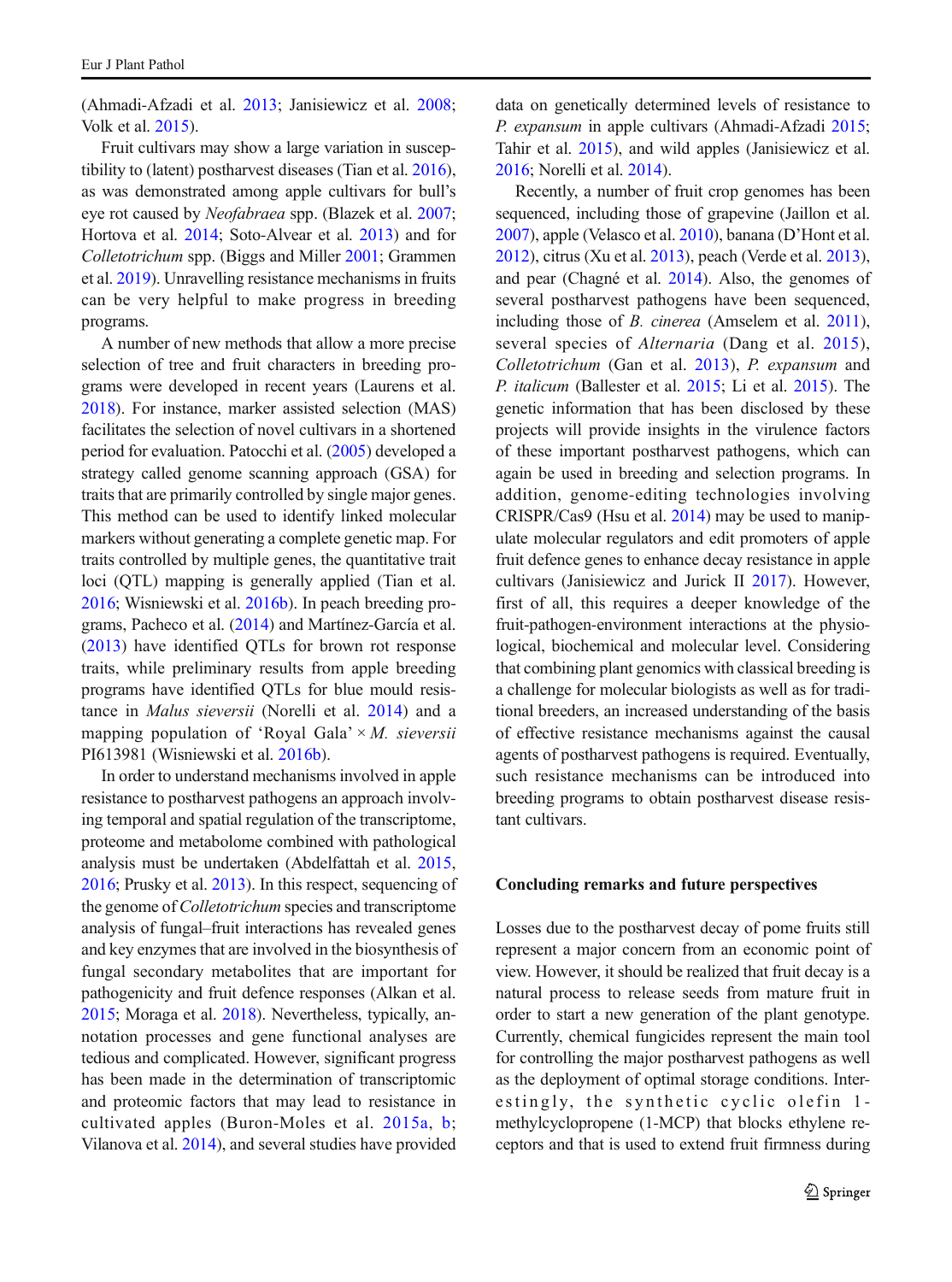<span id="page-11-0"></span>storage and marketing (Köpcke [2015](#page-14-0)) has also been shown to delay of onset of storage rots (McArtney et al. [2011\)](#page-15-0) such as bull's eye rot on pears (Spotts et al. [2007](#page-16-0)) and on apples (Maxin and Weber [2011](#page-15-0); Cameldi et al. [2016\)](#page-12-0). Due to the growing concern over the use of synthetic fungicides, alternative measures to control postharvest diseases are sought. However, most of the alternative treatments developed so far have limitations that impede their effectiveness as single treatments. Combining different treatments within an integrated latent postharvest disease management strategy needs further development. Such integrated control methods should focus on reduction of the inoculum pressure of latent postharvest pathogens, interference of the typical latent stage of late postharvest pathogens and maximum exploitation of the plant's own immune system.

#### Electronic supplementary material

Ethical statements This article does not contain any studies with human participation or animals performed by any of the authors.

Conflicts of interest The authors declare that no known conflicts of interests exist.

Open Access This article is licensed under a Creative Commons Attribution 4.0 International License, which permits use, sharing, adaptation, distribution and reproduction in any medium or format, as long as you give appropriate credit to the original author(s) and the source, provide a link to the Creative Commons licence, and indicate if changes were made. The images or other third party material in this article are included in the article's Creative Commons licence, unless indicated otherwise in a credit line to the material. If material is not included in the article's Creative Commons licence and your intended use is not permitted by statutory regulation or exceeds the permitted use, you will need to obtain permission directly from the copyright holder. To view a copy of this licence, visit http://creativecommons.org/licenses/by/4.0/.

#### References

- Abdelfattah, A., Nicosia, M. G. L. D., Cacciola, S. O., Droby, S., & Schena, L. (2015). Metabarcoding analysis of fungal diversity in the phyllosphere and carposphere of olive (Olea europaea). PLoS One, 10, e0131069.
- Abdelfattah, A., Wisniewski, M., Droby, S., & Schena, L. (2016). Spatial and compositional variation in the fungal communities of organic and conventionally grown apple fruit at the consumer point-of-purchase. Horticulture Research, 3, 16047. [https://doi.org/10.1038/hortres.2016.47.](https://doi.org/10.1038/hortres.2016.47)
- Adaskaveg, J. E., Forster, H., & Thompson, D. F. (2000). Identification and etiology of visible quiescent infections of Monilinia fructicola and Botrytis cinerea in sweet cherry fruit. Plant Disease, 84, 328–333.
- Aguilar, C. G., Mazzola, M., & Xiao, C. L. (2017). Timing of apple fruit infection by Neofabraea perennans and Neofabraea kienholzii in relation to bull's-eye rot development in stored apple fruit. Plant Disease, 101, 800–806.
- Aguilar, C. G., Mazzola, M., & Xiao, C. L. (2018). Control of bull's-eye rot of apple caused by Neofabraea perennans and Neofabraea kienholzii using pre- and postharvest fungicides. Plant Disease, 102, 905–910.
- Ahmadi-Afzadi, M. (2015). Genetic variation in resistance to fungal storage diseases in apple. Dissertation Alnarp: Sveriges lantbruksuniv., Acta Universitatis agriculturae Sueciae, 1652-6880, 2015:18.
- Ahmadi-Afzadi, M., Tahir, I., & Nybom, H. (2013). Impact of harvesting time and fruit firmness on the tolerance to fungal storage diseases in an apple germplasm collection. Postharvest Biology and Technology, 82, 51–58.
- Alaniz, S., Hernandez, L., & Mondino, P. (2015). Colletotrichum fructicola is the dominant and one of the most aggressive species causing bitter rot of apple in Uruguay. Tropical Plant Pathology, 40, 265–274.
- Alkan, N., Espeso, E. A., & Prusky, D. (2013). Virulence regulation of phytopathogenic fungi by pH. Antioxidants & Redox Signaling, 19, 1012–1025.
- Alkan, N., Friedlander, G., Ment, D., Prusky, D., & Fluhr, R. (2015). Simultaneous transcriptome analysis of Colletotrichum gloeosporioides and tomato fruit pathosystem reveals novel fungal pathogenicity and fruit defense strategies. New Phytologist, 205, 801–815.
- Amselem, J., Cuomo, C. A., van Kan, J. A., Viaud, M., Benito, E. P., Couloux, A., et al. (2011). Genomic analysis of the necrotrophic fungal pathogens Sclerotinia sclerotiorum and Botrytis cinerea. PLoS Genetics, 7, e1002230.
- Ballester, A. R., Marcet-Houben, M., Levin, E., Sela, N., Selma-Lázaro, C., Carmona, L., Wisniewski, M., Droby, S., González-Candelas, L., & Gabaldón, T. (2015). Genome transcriptome, and functional analyses of Penicillium expansum provide new insights into secondary metabolism and pathogenicity. Molecular Plant-Microbe Interactions, 28, 232–248.
- Bateman, D., & Basham, H. G. (1976). Degradation of plant cell walls and membranes by microbial enzymes. Encyclopedia of Plant Physiology New Series, 4, 316–355.
- Baumgartner, I. O., Patocchi, A., Frey, J. E., Peil, A., & Kellerhals, M. (2015). Breeding elite lines of apple carrying pyramided homozygous resistance genes against apple scab and resistance against powdery mildew and fire blight. Plant Molecular Biology Reporter, 33, 1573–1583.
- Biggs, A. R., & Miller, S. S. (2001). Relative susceptibility of selected apple cultivars to Colletotrichum acutatum. Plant Disease, 85, 657–660.
- Blazek, J., Opatova, H., Golias, J., & Homutova, I. (2007). Ideotype of apple with resistance to storage diseases. HortiScience, 34, 108–114.
- Børve, J., & Stensvand, A. (2013). Incidence of Colletotrichum acutatum on apple fruits and possible sources of inoculum. IOBC-WPRS Bulletin, 91, 385–388.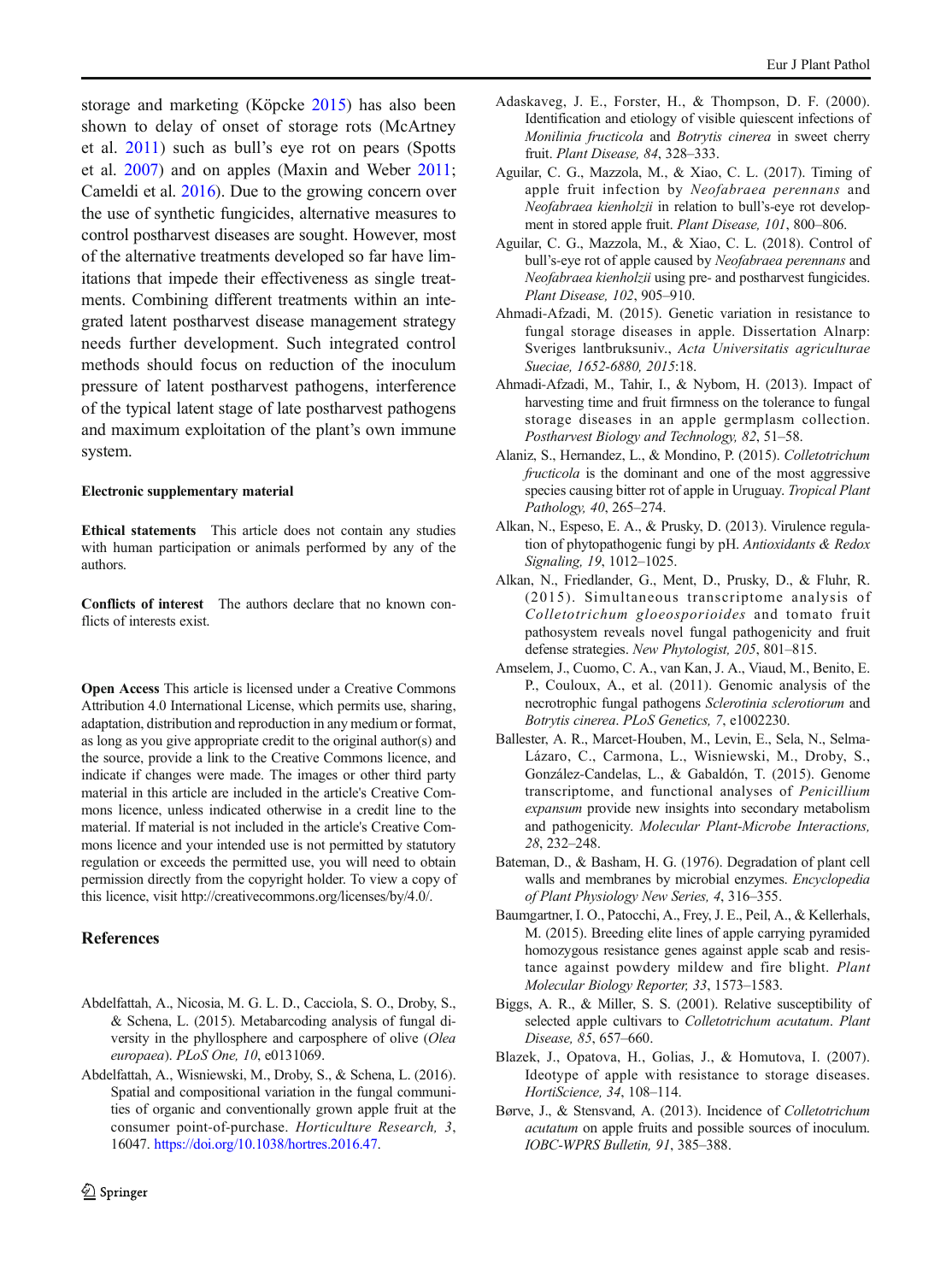- <span id="page-12-0"></span>Børve, J., & Stensvand, A. (2015). Colletotrichum acutatum on apple in Norway. IOBC-WPRS Bulletin, 110, 151–157.
- Børve, J., & Stensvand, A. (2017). Colletotrichum acutatum occurs asymptomatically on apple leaves. European Journal of Plant Pathology, 147, 943–948.
- Brook, P. J. (1977). Glomerella cingulata and bitter rot of apple. New Zealand Journal of Agricultural Research, 20, 547–555.
- Buron-Moles, G., Torres, R., Teixidó, N., Usall, J., Vilanova, L., & Viñas, I. (2015a). Characterisation of  $H_2O_2$  production to study compatible and non-host pathogen interactions in orange and apple fruit at different maturity stages. Postharvest Biology and Technology, 99, 27–36.
- Buron-Moles, G., Wisniewski, M., Viñas, I., Teixidó, N., Usall, J., Droby, S., & Torres, R. (2015b). Characterizing the proteome and oxi-proteome of apple in response to a host (Penicillium expansum) and a non-host (Penicillium digitatum) pathogen. Journal of Proteomics, 114, 136–151.
- Cameldi, I., Neri, F., Ventrucci, D., Ceredi, G., Muzzi, E., & Mari, M. (2016). Influence of harvest date on bull's eye rot of 'Cripps pink' apples and control chemical strategies. Plant Disease, 100, 2287–2293.
- Cameldi, I., Neri, F., Menghini, M., Pirondi, A., Nanni, I. M., Collina, M., & Mari, M. (2017). Characterization of Neofabraea vagabunda isolates causing apple bull's eye rot in Italy (Emilia-Romagna region). Plant Pathology, 66, 1432–1444.
- Cannon, P. F., Damm, U., Johnston, P. R., & Weir, B. S. (2012). Colletotrichum – Current status and future directions. Studies in Mycology, 73, 181–213.
- Carisse, O., & Rolland, D. (2004). Effect of timing of application of the biological control agent Microsphaeropsis ochracea on the production and ejection pattern of ascospores by Venturia inaequalis. Phytopathology, 94, 1305–1314.
- CBS. (2016). Statistics Netherlands. [http://www.cbs.nl/en-](http://www.cbs.nl/en-GB/menu/home/default.htm)[GB/menu/home/default.htm.](http://www.cbs.nl/en-GB/menu/home/default.htm)
- Cessna, S. G., Sears, V. E., Dickman, M. B., & Low, P. S. (2000). Oxalic acid, a pathogenicity factor for Sclerotinia sclerotiorum, suppresses the oxidative burst of the host plant. The Plant Cell, 12, 2191–2199.
- Chagné, D., Crowhurst, R. N., Pindo, M., Thrimawithana, A., Deng, C., Ireland, H., et al. (2014). The draft genome sequence of European pear (Pyrus communis L. 'Bartlett'). PLoS One, 9, e92644.
- Chen, C., Verkley, G. J. M., Sun, G., Groenewald, J. Z., & Crous, P. W. (2016). Redefining common endophytes and plant pathogens in Neofabraea, Pezicula, and related genera. Fungal Biology, 120, 1291–1322.
- Chisholm, S. T., Coaker, G., Day, B., & Staskawicz, B. J. (2006). Host-microbe interactions: Shaping the evolution of the plant immune response. Cell, 124, 803–814.
- Coates, L., & Johnson, G. (1997). Postharvest diseases of fruit and stored vegetables. In P. Pathogens, D. J. F. Brown, & H. J. Ogle (Eds.), University of new England Printery (pp. 533– 547). NSW: Armidale.
- Cook, D. E., Mesarich, C. H., & Thomma, B. P. H. J. (2015). Understanding plant immunity as a surveillance system to detect invasion. Annual Review of Phytopathology, 53, 541–563.
- Creemers, P. (2014). Anthracnose canker and perennial canker. In T. B. Sutton, H. S. Aldwinckle, A. M. Agnello, & J. F.

Walgenbach (Eds.), Compendium of apple and pear diseases and pests (2nd ed., pp. 51–53). St. Paul: APS Press.

- Crusius, L. U., Forcelini, C. A., Sanhueza, R. M. V., & Fernandes, J. M. C. (2002). Epidemiology of apple leaf spot. Fitopatologia Brasileira, 27, 65–70.
- D'Hont, A., Denoeud, F., Aury, J.-M., Baurens, F.-C., Carreel, F., Garsmeur, O., Noel, B., Bocs, S., Droc, G., & Rouard, M. (2012). The banana (Musa acuminata) genome and the evolution of monocotyledonous plants. Nature, 488, 213–217.
- Da Rocha, A., & Hammerschmidt, R. (2005). History and perspectives on the use of disease resistance inducers in horticultural crops. HortTechnology, 15, 518–529.
- Damm, U., Cannon, P. F., Woudenberg, J. H., & Crous, P. W. (2012). The Colletotrichum acutatum species complex. Studies in Mycology, 73, 37–113.
- Dang, H. X., Pryor, B., Peever, T., & Lawrence, C. B. (2015). The Alternaria genomes database: A comprehensive resource for a fungal genus comprised of saprophytes, plant pathogens, and allergenic species. BMC Genomics, 16, 239.
- De Cal, A., Sandín-España, P., Martinez, F., Egüen, B., Chien-Ming, C., Lee, M. H., Melgareja, P., & Prusky, D. (2013). The role of gluconic acid and pH modulation in virulence of Monilinia fructicola on peach fruit. Postharvest Biology and Technology, 86, 418–423.
- De Silva, D. D., Crous, P. W., Ades, P. K., Hyde, K. D., & Taylor, P. W. J. (2017). Life styles of *Colletotrichum* species and implications for plant biosecurity. Fungal Biology Reviews, 31, 155–168.
- De Wit, P. J. G. M. (2007). How plants recognize pathogens and defend themselves. Cellular and Molecular Life Sciences, 64, 2726–2732.
- Dean, R., Van Kan, J. A. L., Pretorius, Z. A., Hammond-Kosack, K. E., & Di Pietro, A. (2012). The top 10 fungal pathogens in molecular plant pathology. Molecular Plant Pathology, 13, 414–430.
- Di Francesco, A., & Mari, M. (2014). Use of biocontrol agents in combination with physical and chemical treatments: Efficacy assessment. Stewart Postharvest Review, 10, 1–4.
- Diskin, S., Feygenberg, O., Maurer, D., Droby, S., Prusky, D., & Alkan, N. (2017). Microbiome alterations are correlated with occurrence of postharvest stem-end rot in mango fruit. Phytobiomes, 1, 117–127.
- Droby, S., & Wisniewski, M. (2018). The fruit microbiome: A new frontier for postharvest biocontrol and postharvest biology. Postharvest Biology and Technology, 140, 107–112.
- Droby, S., Chalutz, E., Wilson, C. L., & Wisniewski, M. E. (1992). Biological control of postharvest diseases: A promising alternative to the use of synthetic fungicides. Phytoparasitica, 20, 1495–1503.
- Droby, S., Wisniewski, M., Macarisin, D., & Wilson, C. (2009). Twenty years of postharvest biocontrol research: Is it time for a new paradigm? Postharvest Biology and Technology, 52, 137–145.
- Droby, S., Wisniewski, M., Teixidó, N., Sparado, D., & Jijakli, M. H. (2016). The science, development, and commercialization of postharvest biocontrol products. Postharvest Biology and Technology, 122, 22–29.
- Durrant, W., & Dong, X. (2004). Systemic acquired resistance. Annual Review of Phytopathology, 42, 185–209.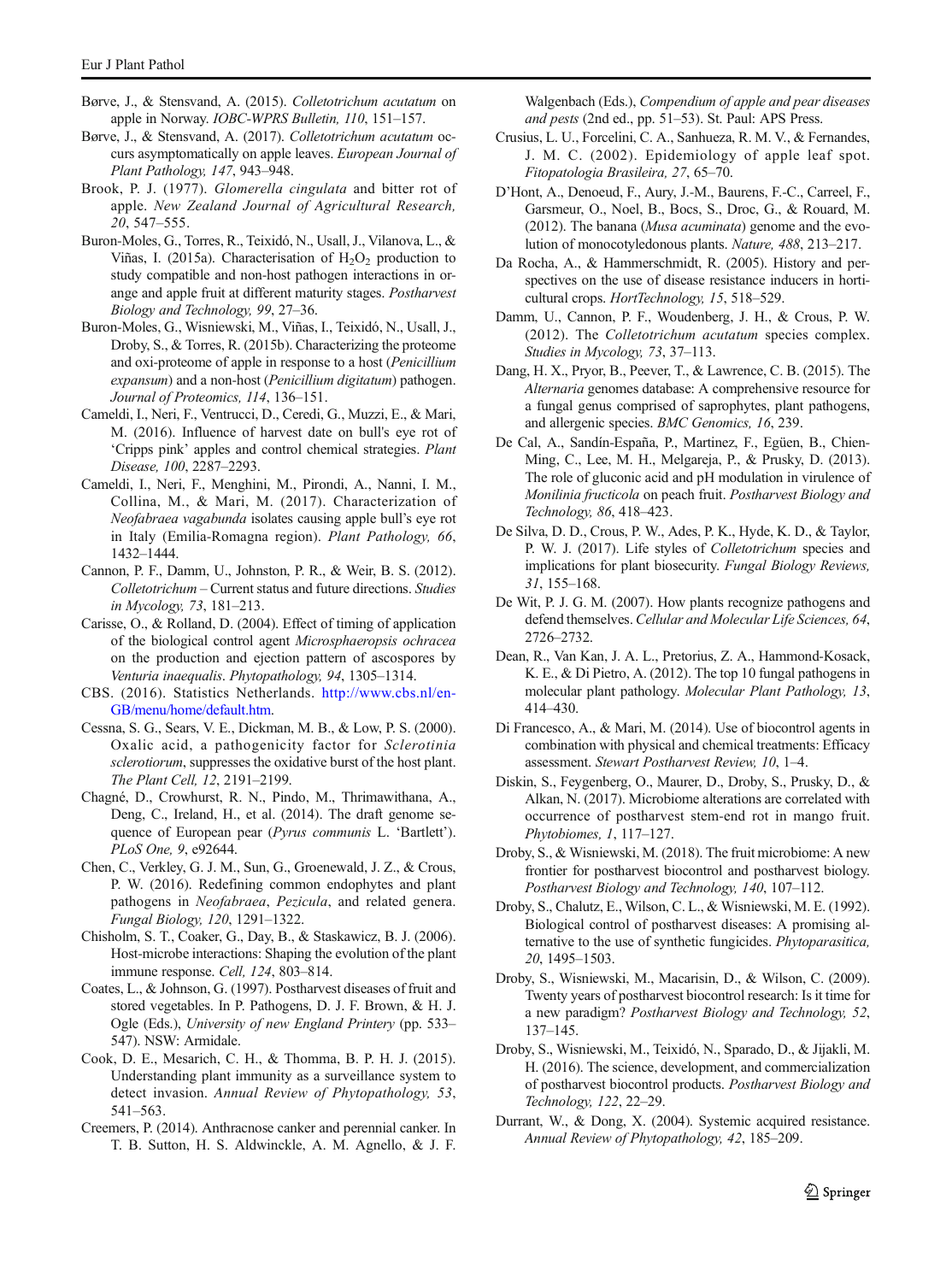- <span id="page-13-0"></span>Edney, K. L. (1964). Some factors affecting the rotting of stored apples by Gloeosporium spp. Annals of Applied Biology, 53, 119–127.
- El-Ghaouth, A., Wilson, C. L., & Wisniewski, M. E. (1998). Untrastructural and cytochemical aspects of biocontrol activity of Candida saitona in apple fruit. Phytopathology, 88, 282–291.
- El-Ghaouth, A., Wilson, C. L., & Wisniewski, M. E. (2004). Biologically based alternatives to synthetic fungicides for the postharvest diseases of fruit and vegetables. In S. A. M. H. Naqvi (Ed.), Diseases of fruit and vegetables (Vol. 2, pp. 511–535). Dordrecht: Kluwer Academic Publishers.
- Everett, K. R., Pushparajah, I. P. S., Taylor, J. T., Timudo-Torrevilla, O. E., Spiers, T. M., Chee, A. A., et al. (2015). Evaluation of fungicides for control of bitter and sprinkler rots on apple fruit. New Zealand Plant Protection, 68, 264–274.
- Everett, K. R., Pushparajah, I. P. S., Timudo, O. E., Chee, A. A., Scheper, R. W. A., Shaw, P. W., et al. (2018). Infection criteria, inoculum sources and splash dispersal pattern of Colletotrichum acutatum causing bitter rot of apple in New Zealand. European Journal of Plant Pathology, 152, 367–383.
- Forcelini, B. B., Rebello, C. S., Wang, N.-Y., & Peres, N. A. (2018). Fitness, competitive ability, and mutation stability of isolates of Colletotrichum acutatum from strawberry resistant to QoI fungicides. *Phytopathology*, 108, 462–468.
- Gan, P., Ikeda, K., Irieda, H., Narusaka, M., O'Connell, R. J., Narusaka, Y., Takano, Y., Kubo, Y., & Shirasu, K. (2013). Comparative genomic and transcriptomic analyses reveal the hemibiotrophic stage shift of Colletotrichum fungi. New Phytologist, 197, 1236–1249.
- Gariépy, T. D., Rahe, J. E., Levesque, C. A., Spotts, R. A., Sugar, D. L., & Henriquez, J. L. (2005). Neofabraea species associated with bull's-eye rot and cankers of apple and pear in the Pacific northwest. Canadian Journal of Plant Pathology, 27, 118–124.
- Gava, C. A. T., de Castro, A. P. C., Pereira, C. A., & Fernandes-Júnior, P. I. (2018). Isolation of fruit colonizer yeasts and screening against mango decay caused by multiple pathogens. Biological Control, 117, 137–146.
- Giraldo, M. C., & Valent, B. (2013). Filamentous plant pathogen effectors in action. Nature Reviews Microbiology, 11, 800–814.
- Gonzales, E., Sutton, T. B., & Correll, J. C. (2006). Clarification of the etiology of Glomerella leaf spot and bitter rot of apple caused by Colletotrichum spp. based on morphology and genetic, molecular, and pathogenicity tests. Phytopathology, 96, 982–992.
- Grammen, A., Wenneker, M., Van Campenhout, J., Pham, K. T. K., Van Hemelrijck, W., Bylemans, D., et al. (2019). Identification and pathogenicity assessment of Colletotrichum isolates causing bitter rot of apple fruit in Belgium. European Journal of Plant Pathology, 153, 253–269.
- Grant, M., & Lamb, C. (2006). Systemic immunity. Current Opinion in Plant Biology, 9, 414–420.
- Grove, G. G., Dugan, F. M., & Boal, R. J. (1992). Perennial canker of apple: Seasonal host susceptibility, spore production, and perennation of Cryptosporiopsis perennans in eastern Washington. Plant Disease, 76, 1109–1114.
- Henriquez, J. L., Sugar, D., & Spotts, R. A. (2004). Etiology of bull's eye rot of pear caused by Neofabraea spp. in Oregon, Washington, and California. Plant Disease, 88, 1134–1138.
- Henriquez, J. L., Sugar, D., & Spotts, R. A. (2006). Induction of cankers on pear tree branches by Neofabraea alba and N. perennans, and fungicide effects on conidial production on cankers. Plant Disease, 90, 481–486.
- Henriquez, J. L., Sugar, D., & Spotts, R. A. (2008). Effects of environmental factors and cultural practices on bull's eye rot of pear. Plant Disease, 92, 421–424.
- Holb, I. (2006). Effect of six sanitation treatments on leaf litter density, ascospore production of Venturia inaequalis and scab incidence in integrated and organic apple orchards. European Journal of Plant Pathology, 115, 293–307.
- Hortova, B., Novotny, D., & Erban, T. (2014). Physiological characteristics and pathogenicity of eight Neofabraea isolates from apples in Czechia. European Journal of Horticultural Science, 79, 327–334.
- Howard, R. J., & Valent, B. (1996). Breaking and entering: Host penetration by the fungal rice blast pathogen Magnaporthe grisea. Annual Review of Microbiology, 50, 491–512.
- Hsu, P. D., Lander, E. S., & Zhang, F. (2014). Development and application of CRISPR-Cas9 for genome engineering. Cell, 157, 1262–1278.
- Ippolito, A., & Nigro, F. (2000). Impact of preharvest application of biological control agents on postharvest diseases of fresh fruit and vegetables. Crop Protection, 19, 715–723.
- Jaillon, O., Aury, J. M., Noel, B., Policriti, A., Clepet, C., Casagrande, A., Choisne, N., Aubourg, S., Vitulo, N., Jubin, C., Vezzi, A., Legeai, F., Hugueney, P., Dasilva, C., Horner, D., Mica, E., Jublot, D., Poulain, J., Bruyère, C., Billault, A., Segurens, B., Gouyvenoux, M., Ugarte, E., Cattonaro, F., Anthouard, V., Vico, V., del Fabbro, C., Alaux, M., di Gaspero, G., Dumas, V., Felice, N., Paillard, S., Juman, I., Moroldo, M., Scalabrin, S., Canaguier, A., le Clainche, I., Malacrida, G., Durand, E., Pesole, G., Laucou, V., Chatelet, P., Merdinoglu, D., Delledonne, M., Pezzotti, M., Lecharny, A., Scarpelli, C., Artiguenave, F., Pè, M. E., Valle, G., Morgante, M., Caboche, M., Adam-Blondon, A. F., Weissenbach, J., Quétier, F., Wincker, P., & French-Italian Public Consortium for Grapevine Genome Characterization. (2007). The grapevine genome sequence suggests ancestral hexaploidization in major angiosperm phyla. Nature, 449, 463–467.
- Janisiewicz, W. J. (1987). Postharvest biological control of blue mold on apples. Phytopathology, 77, 481–485.
- Janisiewicz, W. J. (1988). Biological control of diseases of fruits. In K. G. Mukerji & K. L. Garg (Eds.), Biocontrol of plant diseases (pp. 153–165). Boca Raton: CRC Press.
- Janisiewicz, W. J. (1996). Ecological diversity, niche overlap and coexistence of antagonists used in developing mixtures for biocontrol of postharvest diseases of apples. Phytopathology, 86, 473–479.
- Janisiewicz, W. J. (1998). Biocontrol of postharvest diseases of temperate fruits. Challenges and opportunities. In G. J. Boland & L. D. Kuykendall (Eds.), Plant- Microbe Interactions and Biological Control (pp. 171–198). New York: Marcel Dekker.
- Janisiewicz, W. J. (2006). Microbial interactions affecting stemend blue mold decay of 'd'Anjou' pears. Postharvest Biology and Technology, 42, 217–221.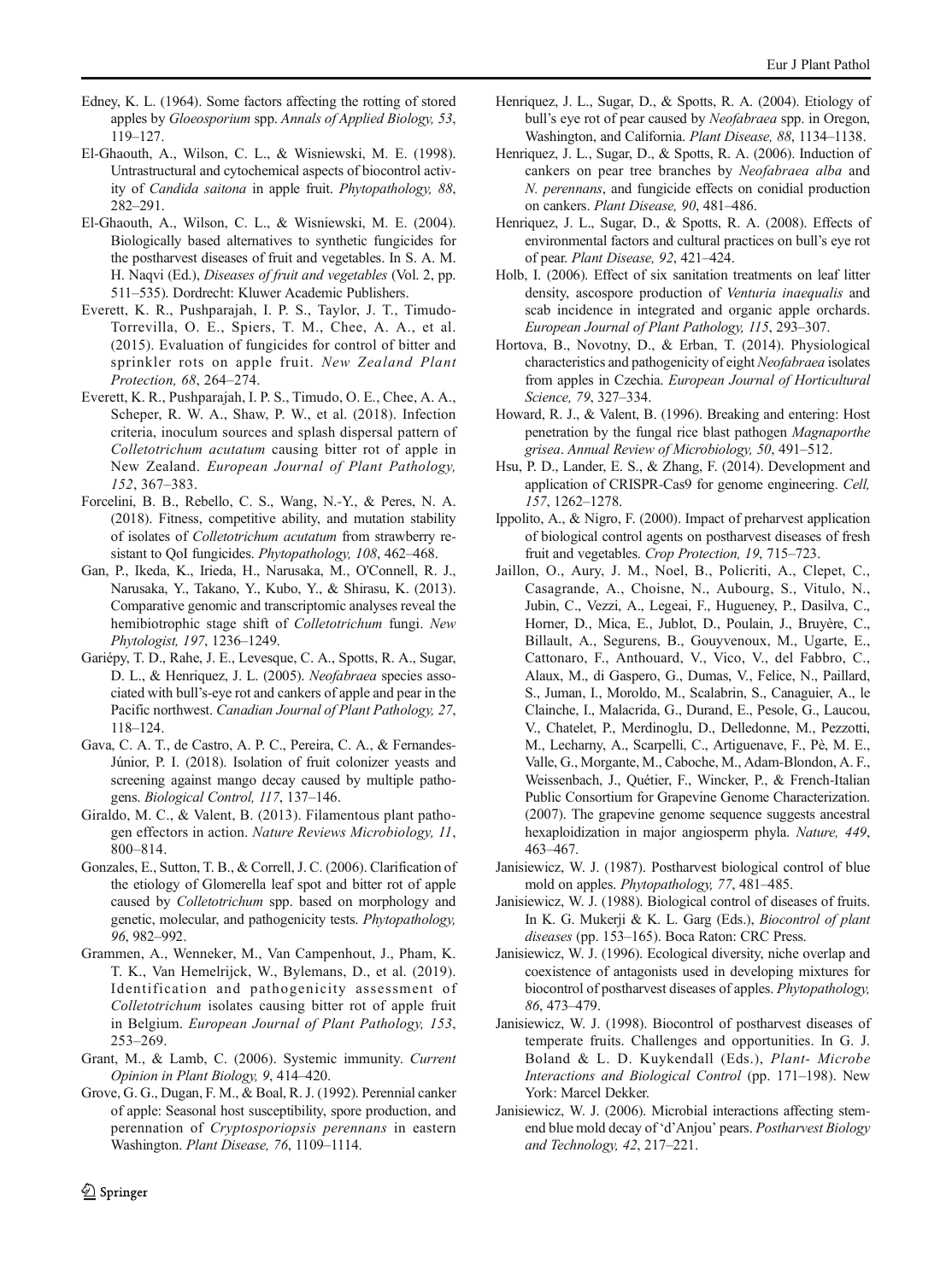- <span id="page-14-0"></span>Janisiewicz, W. J. (2008). Commercial applications and future prospects for the use of biological control after harvest. In: P. Bertolini (Ed.), Proceedings of the COST 924 International Congress on 'Novel Approaches for the Control of Postharvest Diseases and Disorders', Bologna, Italy, 3–5 May 2007, pp. 9-18.
- Janisiewicz, W. J. (2013). Biological control of postharvest diseases: Hurdles, successes and prospects. Acta Horticulturae, 1001, 273–284.
- Janisiewicz, W. J., & Conway, W. S. (2010). Combining biological control with physical and chemical treatments to control fruit decays after harvest. Stewart Postharvest Review, 9, 1–16.
- Janisiewicz, W. J., & Jurick II, W. M. (2017). Sustainable approaches to control postharvest diseases of apples. In: Achieving sustainable cultivation of apples. Edited by Professor Kate Evans, Washington State University, USA. Published by Burleigh Dodds Science Publishing Limited. pp. 307–336.
- Janisiewicz, W. J., & Korsten, L. (2002). Biological control of postharvest diseases of fruits. Annual Review of Phytopathology, 40, 411–441.
- Janisiewicz, W. J., Yourman, L., Roitman, J., & Mahoney, N. (1991). Postharvest control of blue mold and gray mold of apples and pears by dip treatment with pyrrolnitrin, a metabolite of Pseudomonas cepacia. Plant Disease, 75, 490–494.
- Janisiewicz, W. J., Tworkoski, T. J., & Sharer, C. (2000). Characterizing the mechanism of biological control of postharvest diseases on fruit with a simple method to study competition for nutrients. Phytopathology, 90, 1196–1200.
- Janisiewicz, W. J., Saftner, R. A., Conway, W. S., & Forsline, P. L. (2008). Preliminary evaluation of apple germplasm from Kazakhstan for resistance to postharvest blue mold in fruit caused by Penicillium expansum. HortScience, 43, 420–426.
- Janisiewicz, W. J., Pimenta, R. S., & Jurick II, W. M. (2011). A novel method for selecting antagonists against postharvest fruit decays originating from latent infections. Biological Control, 59, 384–389.
- Janisiewicz, W. J., Nichols, B., Bauchan, G., Chao, T. C., & Jurick II, W. M. (2016). Wound responses of wild apples suggest multiple resistance mechanism against blue mold decay. Postharvest Biology and Technology, 117, 132–140.
- Jarvis, W. R. (1994). Latent infections in the pre- and post-harvest environment. Hortscience, 29, 749–751.
- Jijakli, M. H., Grevesse, C., & Lepoivre, P. (2001). Modes of action of biocontrol agents of postharvest diseases: Challenges and difficulties. Bulletin-OILB/SROP, 24, 317–318.
- Jones, A. L., & Aldwinckle, H. S. (1991). Bitter rot. In Compendium of apple and pear diseases (pp. 15–16). St. Paul: APS Press.
- Jones, J. D. G., & Dangl, J. L. (2006). The plant immune system. Nature, 444, 323–329.
- Jurick II, W. M., Janisiewicz, W. J., Saftner, R. A., Vico, I., Gaskins, V. L., Park, E., et al. (2011). Identification of wild apple germplasm (Malus spp.) accessions with resistance to the postharvest decay pathogens Penicillium expansum and Colletotrichum acutatum. Plant Breeding, 130, 481–486.
- Kim, Y. K., & Xiao, C. L. (2008). Distribution and incidence of Sphaeropsis rot in apple in Washington state. Plant Disease, 92, 940–946.
- Kleemann, J., Rincon-Rivera, L. J., Takahara, H., Neumann, U., Van Themaat, E. V. L., van der Does, H. C., Hacquard, S., Stüber, K., Will, I., & Schmalenbach, W. (2012). Sequential delivery of host-induced virulence effectors by appressoria and intracellular hyphae of the phytopathogen Colletotrichum higginsianum. PLoS Pathogens, 8, e1002643.
- Köhl, J., Wenneker, M., Groenenboom-de Haas, B. H., Anbergen, R., Goossen-van de Geijn, H. M., Lombaers-van der Plas, C. H., Pinto, F. A. M. F., & Kastelein, P. (2018). Dynamics of post-harvest pathogens Neofabraea spp. and Cadophora spp. in plant residues in Dutch apple and pear orchards. Plant Pathology, 67, 1264–1277.
- Köpcke, D. (2015). 1-Methylcyclopropene (1-MCP) and dynamic controlled atmosphere (DCA) applications under elevated storage temperatures: Effects on fruit quality of 'Elstar', 'Jonagol' and 'Gloster' apple (Malus domestica Borkh.). European Journal of Horticultural Science, 80, 25–32.
- Korsten, L., De Villiers, E. E., Wehner, F. C., & Kotze, J. M. (1994). A review of biological control of postharvest diseases of subtropical fruits. In B. R. Champ, E. Highley, & G. L. Johnson (Eds.), Postharvest Handling of Tropical Fruits (pp. 172–185). Canberra: ACIAR.
- Lagunas-Solar, M., Piña, C., MacDonald, J. D., & Bolkan, L. (2006). Development of pulsed UV light processes for surface fungal disinfection of fresh fruits. Journal of Food Protection, 69, 376–384.
- Lattanzio, V., Di Venere, D., Linsalata, V., Bertolini, P., Ippolito, A., & Salerno, M. (2001). Low temperature metabolism of apple phenolics and quiescence of Phlyctaena vagabunda. Journal of Agricultural and Food Chemistry, 49, 5817–5821.
- Latunde-Dada, A. O. (2001). Colletotrichum: Tales of forcible entry, stealth, transient confinement and breakout. Molecular Plant Pathology, 2, 187–198.
- Laurens, F., Aranzana, M. J., Arus, P., Bassi, D., Bink, M., Bonany, J., et al. (2018). An integrated approach for increasing breeding efficiency in apple and peach in Europe. Horticulture Research, 5, 11.
- Leistner, L. (2000). Basic aspects of food preservation by hurdle technology. International Journal of Food Microbiology, 55, 181–186.
- Li, B., Zong, Y., Du, Z., Chen, Y., Zhang, Z., Qin, G., et al. (2015). Genomic characterization reveals insights into patulin biosynthesis and pathogenicity in Penicillium species. Molecular Plant-Microbe Interactions, 28, 635–647.
- Lima, G., Ippolito, A., Nigro, F., & Salerno, M. (1997). Effectiveness of Aureobasidium pullulans and Candida oleophila against postharvest strawberry rots. Postharvest Biology and Technology, 10, 169–178.
- Llorente, I., Vilardell, A., & Montesinos, E. (2006). Infection potential of Pleospora allii and evaluation of methods for reduction of the overwintering inoculum of brown spot of pear. Plant Disease, 90, 1511–1516.
- Llorente, I., Vilardell, A., Vilardell, P., Pattori, E., Bugiani, R., Rossi, V., & Montesinos, E. (2010). Control of brown spot of pear by reducing the overwintering inoculum through sanitation. European Journal of Plant Pathology, 128, 127–141.
- Lopes, M. R., Klein, M. N., Ferraz, L. P., da Silva, A. C., & Kupper, K. C. (2015). Saccharomyces cerevisiae: A novel and efficient biological control agent for Colletotrichum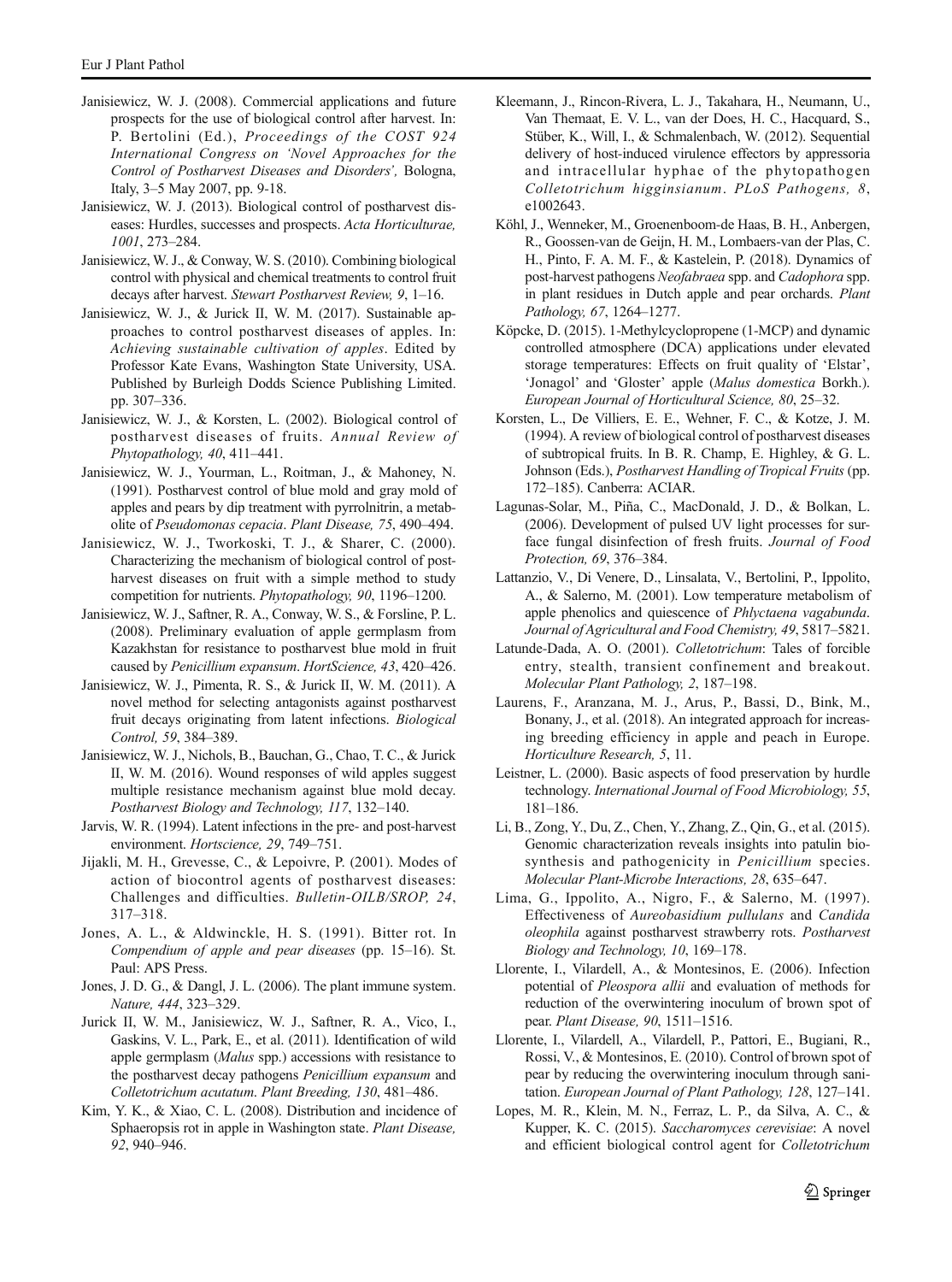<span id="page-15-0"></span>acutatum during pre-harvest. Microbiological Research, 175, 93–99.

- Lorang, J., Kidarsa, T., Bradford, C. S., Gilbert, B., Curtis, M., Tzeng, S. C., Maier, C. S., & Wolpert, T. J. (2012). Tricking the guard: Exploiting plant defense for disease susceptibility. Science, 338, 659–662.
- Lysiak, G. (2013). The influence of harvest maturity and basic macroelement content in fruit on the incidence of diseases and disorders after storage of the 'Ligol 'apple cultivar. Folia Horticulturae, 25, 31–39.
- Manteau, S., Abouna, S., Lambert, B., & Legendre, L. (2003). Differential regulation by ambient pH of putative virulence factor secretion by the phytopathogenic fungus Botrytis cinerea. FEMS Microbiology Ecology, 43, 359–366.
- Mari, M., Neri, F., & Bertolini, P. (2011). Fruit postharvest disease control by plant bioactive compounds. In M. Rai & M. Chikindas (Eds.), Natural antimicrobial in food safety and quality (pp. 242–260). Oxford: C.A.B. International.
- Mari, M., Guidarelli, M., Martini, C., & Spadoni, A. (2012). First report of Colletotrichum acutatum causing bitter rot on apple in Italy. Plant Disease, 96, 144.
- Mari, M., Bautista-Baños, S., & Sivakumar, D. (2016). Decay control in the postharvest system: Role of microbial and plant volatile organic compounds. Postharvest Biology and Technology, 122, 70–81.
- Martínez-García, P. J., Parfitt, D. E., Bostock, R. M., Fresnedo-Ramírez, J., Vazquez-Lobo, A., Ogundiwin, E. A., et al. (2013). Application of genomic and quantitative genetic tools to identify candidate resistance genes for brown rot resistance in peach. PLoS One, 8, e78634.
- Massart, S., Martinez-Medina, M., & Jijakli, M. H. (2015). Biological control in the microbiome era: Challenges and opportunities. Biological Control, 89, 98–108.
- Maxin, P., & Weber, R. W. S. (2011). Control of Phacidiopycnis washingtonensis storage rot of apples by hot-water treatments without the ethylene inhibitor 1-MCP. Journal of Plant Diseases and Protection, 118, 222–224.
- Maxin, P., Weber, R. W. S., Pederson, H. L., & Williams, M. (2012). Control of a wide range of storage rots in naturally infected apple by hot-water dipping and rinsing. Postharvest Biology and Technology, 70, 25–31.
- Maxin, P., Williams, M., & Weber, R. W. S. (2014). Control of fungal storage rots of apples by hot-water treatments: A northern European perspective. Erwerbs-Obstbau, 56, 25–34.
- McArtney, S., Parker, M., Obermiller, J., & Hoyt, T. (2011). Effects of 1-methylcyclopropene on firmness loss and the development of rots in apple fruit kept in farm markets or at elevated temperatures. HortTechnology, 21, 494–499.
- Michalecka, M., Bryk, H., Poniatowska, A., & Puławska, J. (2016). Identification of Neofabraea species causing bull's eye rot of apple in Poland and their direct detection in apple fruit using multiplex PCR. Plant Pathology, 65, 643–654.
- Mikani, A., Etebarian, H. R., Sholberg, P. L., Gorman, D. T., Stokes, S., & Alizadeh, A. (2008). Biological control of apple gray mold caused by Botrytis mali with Pseudomonas fluorescens strains. Postharvest Biology and Technology, 48, 107–112.
- Misaghi, I. J. (1982). The role of pathogen-produced cell-wall degrading enzymes in pathogenesis. In I. J. Misaghi (Ed.),

Physiology and biochemistry of plant pathogen interactions (pp. 17–34). New York: Plenum Press.

- Miyara, I., Shafran, H., Davidzon, M., Sherman, A., & Prusky, D. (2010). pH regulation of ammonia secretion by Colletotrichum gloeosporioides and its effect on appressorium formation and pathogenicity. Molecular Plant-Microbe Interactions, 23, 304–316.
- Moraga, J., Gomes, W., Pinedo, C., Cantoral, J. M., Hanson, J. R., Carbú, M., Garrido, C., Durán-Patrón, R., & Collado, I. G. (2018). The current status on secondary metabolites produced by plant pathogenic Colletotrichum species. Phytochemistry Reviews. [https://doi.org/10.1007/s11101-](https://doi.org/10.1007/s11101-018-9590-0) [018-9590-0](https://doi.org/10.1007/s11101-018-9590-0).
- Munda, A. (2014). First report of Colletotrichum fioriniae and C. godetiae causing apple rot in Slovenia. Plant Disease, 98, 1282.
- Munir, M., Amsden, B., Dixon, E., Vaillancourt, L., & Gauthier, N. A. W. (2016). Characterization of Colletotrichum species causing bitter rot of apple in Kentucky orchards. Plant Disease, 100, 2194–2203.
- Neri, F., Mari, M., Brigati, S., & Bertolini, P. (2009). Control of Neofabraea alba by plant volatile compounds and hot water. Postharvest Biology and Technology, 51, 425–430.
- Niem, J., Miyara, I., Ettedgui, Y., Reuveni, M., Flaishman, M., & Prusky, D. (2007). Core rot development in red delicious apples is affected by susceptibility of the seed locule to Alternaria alternata colonization. Phytopathology, 97, 1415–1421.
- Nigro, F., Ippolito, A., & Lima, G. (1998). Use of UV-C light to reduce Botrytis storage rot of table grapes. Postharvest Biology and Technology, 13, 171–181.
- Nodet, P., Baroncelli, R., Faugère, D., & Le Floch, G. (2016). First report of apple bitter rot caused by Colletotrichum fioriniae in Brittany, France. Plant Disease, 100, 1497.
- Norelli, J., Wisniewski, M., & Droby, S. (2014). Identification of a QTL for postharvest disease resistance to Penicillium expansum in Malus sieversii. Acta Horticulturae, 1053, 199–203.
- Nürnberger, T., Brunner, F., Kemmerling, B., & Piater, L. (2004). Innate immunity in plants and animals, striking similarities and obvious differences. Immunological Reviews, 198, 249–266.
- Pacheco, I., Bassi, D., Eduardo, I., Ciacciulli, A., Pirona, R., Rossini, L., & Vecchietti, A. (2014). QTL mapping for brown rot (Monilinia fructigena) resistance in an intraspecific peach (Prunus persica L. Batsch) F1 progeny. Tree Genetics & Genomes, 10, 1223–1242.
- Palou, L., Ali, A., Fallik, E., & Romanazzi, G. (2016). GRAS, plant and animal-derived compounds as alternatives to conventional fungicides for the control of postharvest diseases of fresh horticultural produce. Postharvest Biology and Technology, 122, 41–52.
- Patocchi, A., Walser, M., Tartarini, S., Broggini, G. A., Gennari, F., Sansavini, S., & Gessler, C. (2005). Identification by genome scanning approach (GSA) of a microsatellite tightly associated with the apple scab resistance gene Vm. Genome, 48, 630–636.
- Paynter, V. A., & Jen, J. J. (1975). Characterization of pectic enzymes from Monilinia fructicola. Biochemical Physiological Pflanzen, 167, 219–231.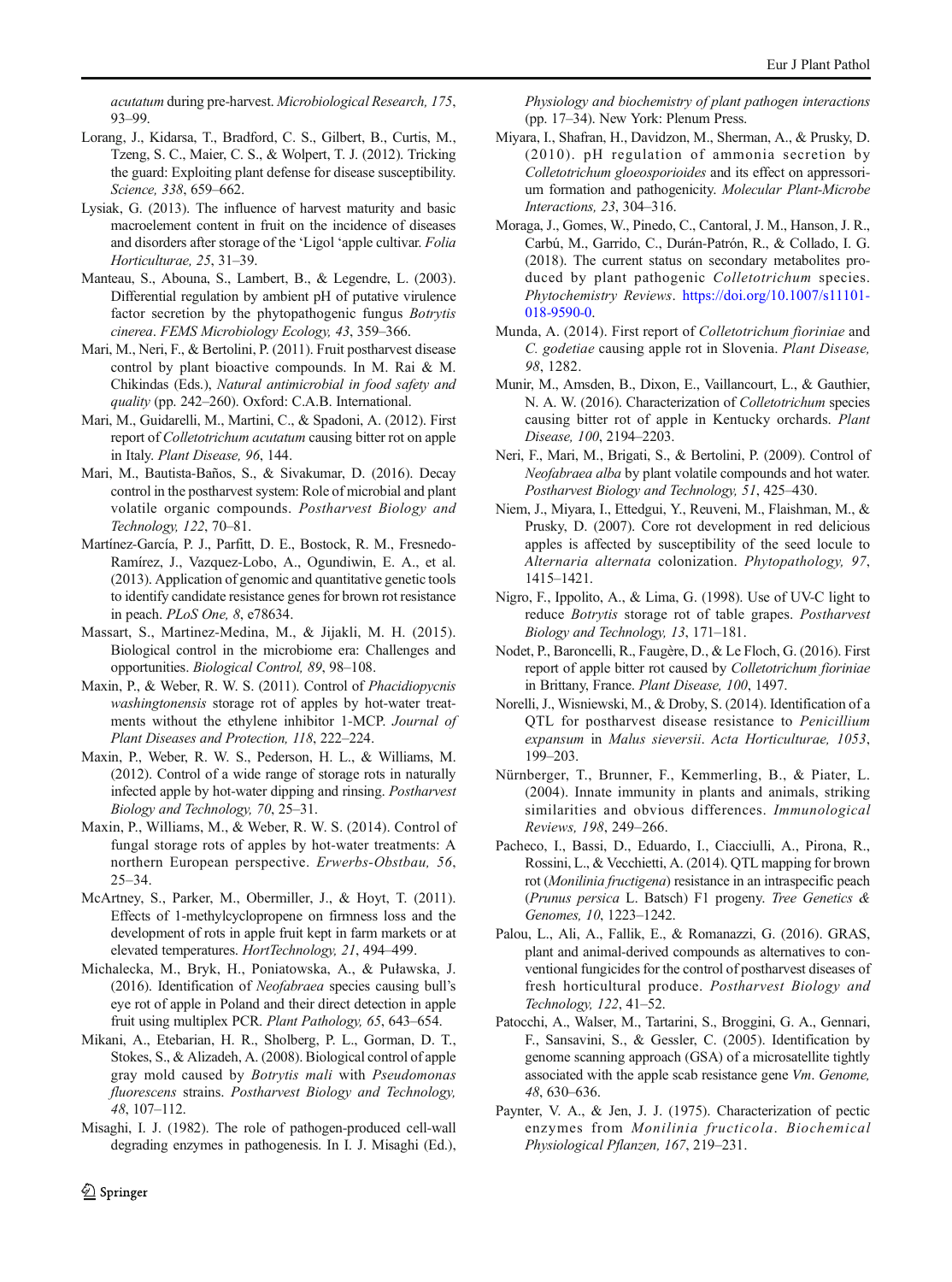- <span id="page-16-0"></span>Peres, N. A., Timmer, L. W., Adaskaveg, J. E., & Correll, J. C. (2005). Lifestyles of Colletotrichum acutatum. Plant Disease, 89, 784–796.
- Pešicová, K., Kolařík, M., Hortová, B., & Novotný, D. (2017). Diversity and identification of Neofabraea species causing bull's eye rot in the Czech Republic. European Journal of Plant Pathology, 147, 683–693.
- Phoulivong, S., Cai, L., Chen, H., McKenzie, E. H. C., Abdelsalam, K., Chukeatirote, E., & Hyde, K. D. (2010). Colletotrichum gloeosporioides is not a common pathogen on tropical fruits. Fungal Diversity, 44, 33–43.
- Pitzschke, A., Forzani, C., & Hirt, H. (2006). Reactive oxygen species signaling in plants. Antioxidants & Redox Signaling, 8, 1757–1764.
- Prins, T. W., Tudzynski, P., von Tiedemann, A., Tudzynski, B., Ten Have, A., Hansen, M. E., et al. (2000). Infection strategies of Botrytis cinerea and related necrotrophic pathogens. In J. W. Kronstad (Ed.), Fungal Pathology (pp. 33–65). Dordrecht: Kluwer Acad.
- Prusky, D. (1996). Pathogen quiescence in postharvest diseases. Annual Review of Phytopathology, 34, 413–434.
- Prusky, D., & Lichter, A. (2007). Activation of quiescent infections by postharvest pathogens during transition from the biotrophic to the necrotrophic stage. FEMS Microbiology Letters, 268, 1–8.
- Prusky, D., Benarie, R., & Guelfatreich, S. (1981). Etiology and histology of Alternaria rot of persimmon fruits. Phytopathology, 71, 1124–1128.
- Prusky, D., Mcevoy, J. L., Leverentz, B., & Conway, W. S. (2001). Local modulation of host pH by Colletotrichum species as a mechanism to increase virulence. Molecular Plant-Microbe Interactions, 14, 1105–1113.
- Prusky, D., Alkan, N., Mengiste, T., & Fluhr, R. (2013). Quiescent and necrotrophic lifestyle choice during postharvest disease development. Annual Review of Phytopathology, 51, 155–176.
- Robert-Seilaniantz, A., MacLean, D., Jikumaru, Y., Hill, L., Yamaguchi, S., Kamiya, Y., & Jones, J. D. (2011). The microRNA miR393 re-directs secondary metabolite biosynthesis away from camalexin and towards glucosinolates. The Plant Journal, 67, 218–231.
- Romanazzi, G., Sanzani, S. M., Bic, Y., Tian, S., Martínez, P. G., & Alkan, N. (2016a). Induced resistance to control postharvest decay of fruit and vegetables. Postharvest Biology and Technology, 122, 82–94.
- Romanazzi, G., Smilanick, J. L., Feliziani, E., & Droby, S. (2016b). Integrated management of postharvest gray mold on fruit crops. Postharvest Biology and Technology, 113, 69–76.
- Rossi, V., & Pattori, E. (2009). Inoculum reduction of Stemphylium vesicarium, the causal agent of brown spot of pear, through application of Trichoderma-based products. Biological Control, 49, 52–57.
- Rovenich, H., Boshoven, J. C., & Thomma, B. P. H. J. (2014). Filamentous pathogen effector functions: Of pathogens, hosts and microbiomes. Current Opinion in Plant Biology, 20, 96–103.
- Sever, Z., Ivić, D., Kos, T., & Miličević, T. (2012). Identification of Fusarium species isolated from stored apple fruit in Croatia. Archives of Industrial Hygiene and Toxicology, 63, 463–470.
- Sharma, R. R., Singh, D., & Singh, R. (2009). Biological control of postharvest diseases of fruits and vegetables by microbial antagonists: A review. Biological Control, 50, 205–221.
- Sharples, R. O. (1985). The influence of preharvest conditions on the quality of stored fruits. Acta Horticulturae, 157, 93–104.
- Shi, Y., Correll, J. C., Guerber, J. C., & Rom, C. R. (1996). Frequency of Colletotrichum species causing bitter rot of apple in the southeastern United States. Plant Disease, 80, 692–696.
- Sivakumar, D., & Bautista-Baños, S. (2014). A review on the use of essential oils for postharvest decay control and maintenance of fruit quality during storage. Crop Protection, 64, 27–37.
- Snowdon, A. L. (1990). Pome fruits. In A. L. Snowdon (Ed.), A colour atlas of post-harvest diseases and disorders of fruits and vegetables, General introduction and fruits (Vol. 1, pp. 170–218). London: Wolfe Scientific Ltd..
- Soto-Alvear, S., Lolas, M., Rosales, I. M., Chávez, E. R., & Latorre, B. A. (2013). Characterization of the bull's eye rot of apple in Chile. Plant Disease, 97, 485–490.
- Spolti, P., Valdebenito-Sanhueza, R. M., Laranjeira, F. F., & Del Ponte, E. M. (2012). Comparative spatial analysis of the sooty blotch/flyspeck disease complex, bull's eye and bitter rots of apples. Plant Pathology, 61, 271–280.
- Spotts, R. A. (1990). Bull's-eye rot. In A. L. Jones & H. S. Aldwinckle (Eds.), Compendium of apple and pear diseases (p. 56). St. Paul: APS Press.
- Spotts, R. A., Sholberg, P. L., Randall, P., Serdani, M., & Chen, P. M. (2007). Effects of 1-MCP and hexanal on decay of d'Anjou pear fruit in long-term cold storage. Postharvest Biology and Technology, 44, 101–106.
- Spotts, R. A., Seifert, K. A., Wallis, Sugar, D., Xiao, C. L., Serdani, M., & Henriquez, J. L. (2009). Description of Cryptosporiopsis kienholzii and species profiles of Neofabraea in major pome fruit growing districts in the Pacific Northwest USA. Mycological Research, 113, 1301–1311.
- Stevens, C., Wilson, C. L., Lu, J. Y., Khan, V. A., Chalutz, E., Droby, S., et al. (1996). Plant hormesis induced by ultraviolet light-C for controlling postharvest diseases of tree fruits. Crop Protection, 15, 129–134.
- Sugar, D., & Spotts, R. A. (1992). Sources of inoculum of Phialophora malorum, causal agent of side rot of pear. Phytopathology, 82, 735–738.
- Sutton, T. B. (2014). Bitter rot. In T. B. Sutton, H. S. Aldwinckle, A. M. Agnello, & J. F. Walgenbach (Eds.), Compendium of apple and pear diseases and pests (2nd ed., pp. 20–21). St. Paul: The American Phytopathological Society.
- Tahir, I., Nybom, H., Ahmadi-Afzadi, M., Roen, K., Sehic, J., & Roen, D. (2015). Susceptibility to blue mold caused by Penicillium expansum in apple cultivars adapted to a cool climate. European Journal of Horticultural Science, 80, 117–127.
- Teixidó, N., Usall, J., & Vinas, I. (1999). Efficacy of preharvest and postharvest Candida sake biocontrol treatments to prevent blue mold on apples during storage. International Journal of Food Microbiology, 50, 203–210.
- Terry, L. A., & Joyce, D. C. (2004). Elicitors of induced disease resistance in postharvest horticultural crops: A brief review. Postharvest Biology and Technology, 32, 1–13.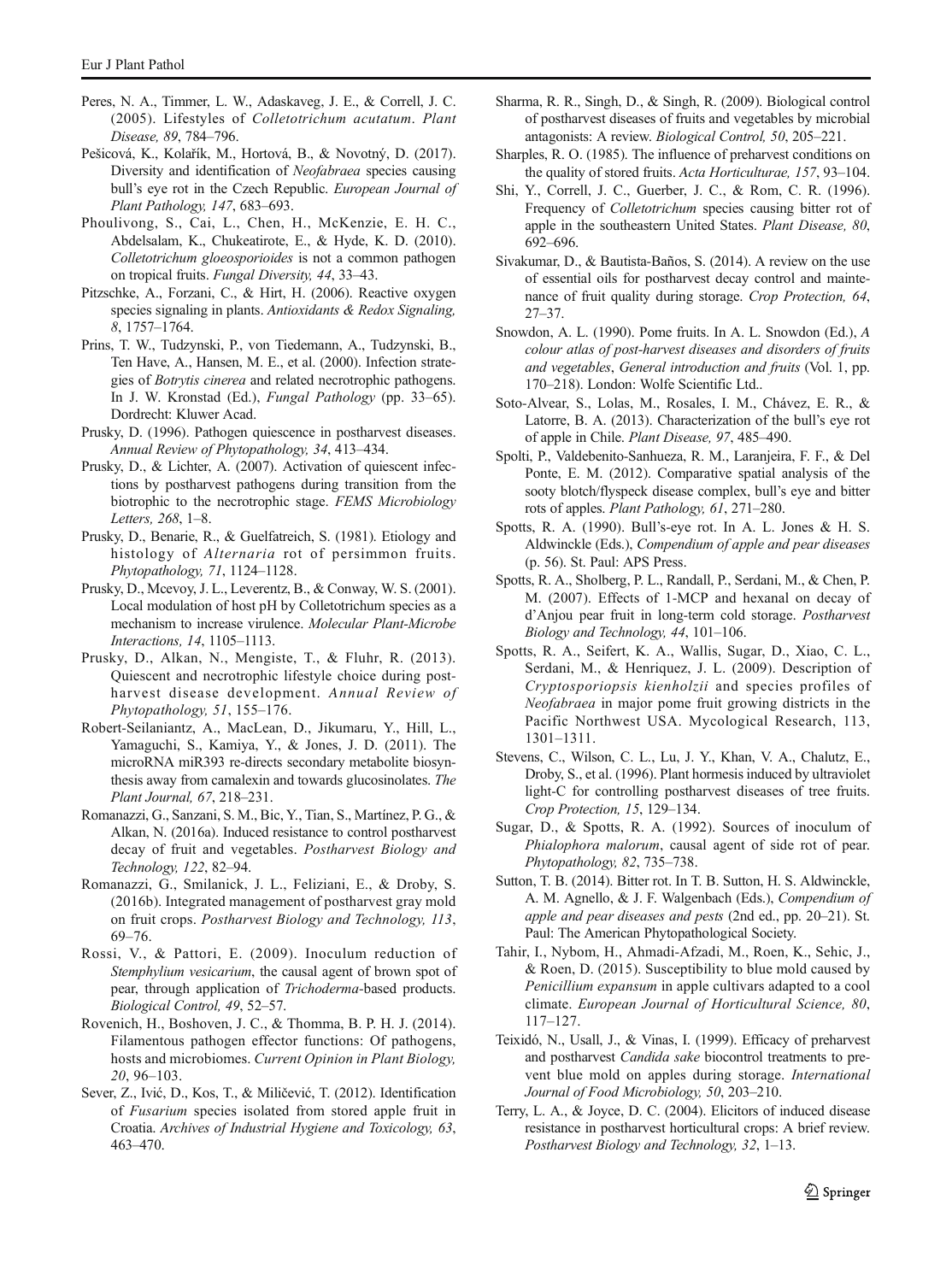- <span id="page-17-0"></span>Thewes, F. R., Both, V., Brackmann, A., Anderson Weber, A., & Anese, R. O. (2015). Dynamic controlled atmosphere and ultralow oxygen storage on 'Gala' mutants quality maintenance. Food Chemistry, 188, 62–70.
- Tian, S., Torres, R., Ballester, A.-R., Li, B., Vilanova, L., & González-Candelas, L. (2016). Molecular aspects in pathogen-fruit interactions: Virulence and resistance. Postharvest Biology and Technology, 122, 11–21.
- Turketti, S. S., Curry, E., & Lötze, E. (2012). Role of lenticel morphology, frequency and density on incidence of lenticel breakdown in 'gala' apples. Scientia Horticulturae, 138, 90–95.
- Usall, J., Teixido, N., Torres, R., Ochoa de Eribe, X., & Vinas, I. (2001). Pilot tests of Candida sake (CPA-1) applications to control postharvest blue mold on apple fruit. Postharvest Biology and Technology, 21, 147–156.
- Usall, J., Casals, C., Sisquella, M., Palou, L., & De Cal, A. (2015). Alternative technologies to control postharvest diseases of stone fruits. Stewart Postharvest Review, 11, 1–6.
- Usall, J., Ippolito, A., Sisquell, M., & Neri, F. (2016). Physical treatments to control postharvest diseases of fresh fruits and vegetables. Postharvest Biology and Technology, 122, 30–40.
- Valero, A., Begum, M., Leong, S. L., Hocking, A. D., Ramos, A. J., Sanchis, V., & Marín, S. (2007). Effect of germicidal UVC light on fungi isolated from grapes and raisins. Letters in Applied Microbiology, 45, 238–243.
- Van Loon, L. C., Rep, M., & Pieterse, C. M. J. (2006). Significance of inducible defence related proteins in infected plants. Annual Review of Phytopathology, 44, 135–162.
- Van Schaik, A., & Verschoor, J. (2003). CA-storage: Technology, application and research. State of the art in the Netherlands. Acta Horticulturae, 600, 181–187.
- Velasco, R., Zharkikh, A., Affourtit, J., Dhingra, A., Cestaro, A., Kalyanaraman, A., Fontana, P., Bhatnagar, S. K., Troggio, M., Pruss, D., Salvi, S., Pindo, M., Baldi, P., Castelletti, S., Cavaiuolo, M., Coppola, G., Costa, F., Cova, V., Dal Ri, A., Goremykin, V., Komjanc, M., Longhi, S., Magnago, P., Malacarne, G., Malnoy, M., Micheletti, D., Moretto, M., Perazzolli, M., Si-Ammour, A., Vezzulli, S., Zini, E., Eldredge, G., Fitzgerald, L. M., Gutin, N., Lanchbury, J., Macalma, T., Mitchell, J. T., Reid, J., Wardell, B., Kodira, C., Chen, Z., Desany, B., Niazi, F., Palmer, M., Koepke, T., Jiwan, D., Schaeffer, S., Krishnan, V., Wu, C., Chu, V. T., King, S. T., Vick, J., Tao, Q., Mraz, A., Stormo, A., Stormo, K., Bogden, R., Ederle, D., Stella, A., Vecchietti, A., Kater, M. M., Masiero, S., Lasserre, P., Lespinasse, Y., Allan, A. C., Bus, V., Chagné, D., Crowhurst, R. N., Gleave, A. P., Lavezzo, E., Fawcett, J. A., Proost, S., Rouzé, P., Sterck, L., Toppo, S., Lazzari, B., Hellens, R. P., Durel, C. E., Gutin, A., Bumgarner, R. E., Gardiner, S. E., Skolnick, M., Egholm, M., van de Peer, Y., Salamini, F., & Viola, R. (2010). The genome of the domesticated apple (Malus x domestica Borkh). Nature Genetics, 42, 833–839.
- Velho, A. C., Alaniz, S., Casanova, L., Mondino, P., & Stadnik, M. J. (2015). New insights into the characterization of Colletotrichum species associated with apple diseases in southern Brazil and Uruguay. Fungal Biology, 119, 229–244.
- Verde, I., Abbott, A. G., Scalabrin, S., Jung, S., Shu, S., Marroni, F., et al. (2013). The high-quality draft genome of peach (Prunus persica) identifies unique patterns of genetic

diversity, domestication and genome evolution. Nature Genetics, 45, 487–494.

- Verhoeff, K. (1974). Latent infections by fungi. Annual Review of Phytopathology, 12, 99–110.
- Verkley, G. J. (1999). A monograph of the genus Pezicula and its anamorphs. Studies in Mycology, 44, 1–176.
- Vilanova, L., Wisniewski, M., Norelli, J., Viñas, I., Torres, R., Usall, J., Phillips, J., Droby, S., & Teixido, N. (2014). Transcriptomic profiling of apple in response to inoculation with a pathogen (Penicillium expansum) and a non-pathogen (Penicillium digitatum). Plant Molecular Biology Reporter, 32, 566–583.
- Volk, G. M., Chao, C. T., Norelli, J., Brown, S. K., Fazio, G., Peace, C., et al. (2015). The vulnerability of US apple (Malus) genetic resources. Genetic Resources and Crop Evolution, 62, 765–794.
- Weber, R. W. S. (2011). Phacidiopycnis washingtonensis, cause of a new storage rot of apples in northern Europe. Journal of Phytopathology, 159, 682–686.
- Weber, R. W. S. (2012). Mikroskopische Methode zum Nachweis pathogener Pilze aus Fruchtmumien von Äpfeln. [a microscopy-based method for screening apple fruit mummies for pathogenic fungi.]. Erwerbs-Obstbau, 54, 171–176.
- Weber, R. W. S., & Dralle, N. (2013). Fungi associated with blossom-end rot of apples in Germany. European Journal of Horticultural Science, 78, 97–105.
- Weber, R. W. S., & Palm, G. (2010). Resistance against storage rot fungi Neofabraea perennans, N. alba, Glomerella acutata and Neonectria galligena against thiophanate-methyl in northern German apple production. Journal of Plant Diseases and Protection, 11, 185–191.
- Weiberg, A., Wang, M., Lin, F.-M., Zhao, H., Zhang, Z., Kaloshian, I., Huang, H.-D., & Jin, H. (2013). Fungal small RNAs suppress plant immunity by hijacking host RNA interference pathways. Science, 342, 118–123.
- Wenneker, M., Joosten, N., & Luckerhoff, L. (2013). Use of (pulsed) UV-C light to control spore germination and mycelial growth of storage diseases causing fungi, and effect on control of storage rot in apples and pears. IOBC-WPRS Bulletin, 91, 389–393.
- Wenneker, M., Pham, K. T. K., Lemmers, M. E. C., de Boer, F. A., van der Lans, A. M., van Leeuwen, P. J., & Hollinger, T. C. (2016a). First report of Colletotrichum godetiae causing bitter rot on 'Golden delicious' apples in the Netherlands. Plant Disease, 100, 218.
- Wenneker, M., Pham, K. T. K., Lemmers, M. E. C., de Boer, F. A., van der Lans, A. M., van Leeuwen, P. J., Hollinger, T. C., & Thomma, B. P. H. J. (2016b). First report of Fusarium avenaceum causing wet core rot of 'Elstar' apples in the Netherlands. Plant Disease, 100, 1501.
- Wenneker, M., Pham, K. T. K., Lemmers, M. E. C., de Boer, F. A., van der Lans, A. M., van Leeuwen, P. J., Hollinger, T. C., & Thomma, B. P. H. J. (2016c). First report of Neonectria candida causing postharvest decay on 'conference' pears in the Netherlands. Plant Disease, 100, 1787.
- Wenneker, M., Pham, K. T. K., Lemmers, M. E. C., de Boer, F. A., van der Lans, A. M., van Leeuwen, P. J., Hollinger, T. C., & Thomma, B. P. H. J. (2016d). First report of Fusarium avenaceum causing postharvest decay on 'conference' pears in the Netherlands. Plant Disease, 100, 1950.